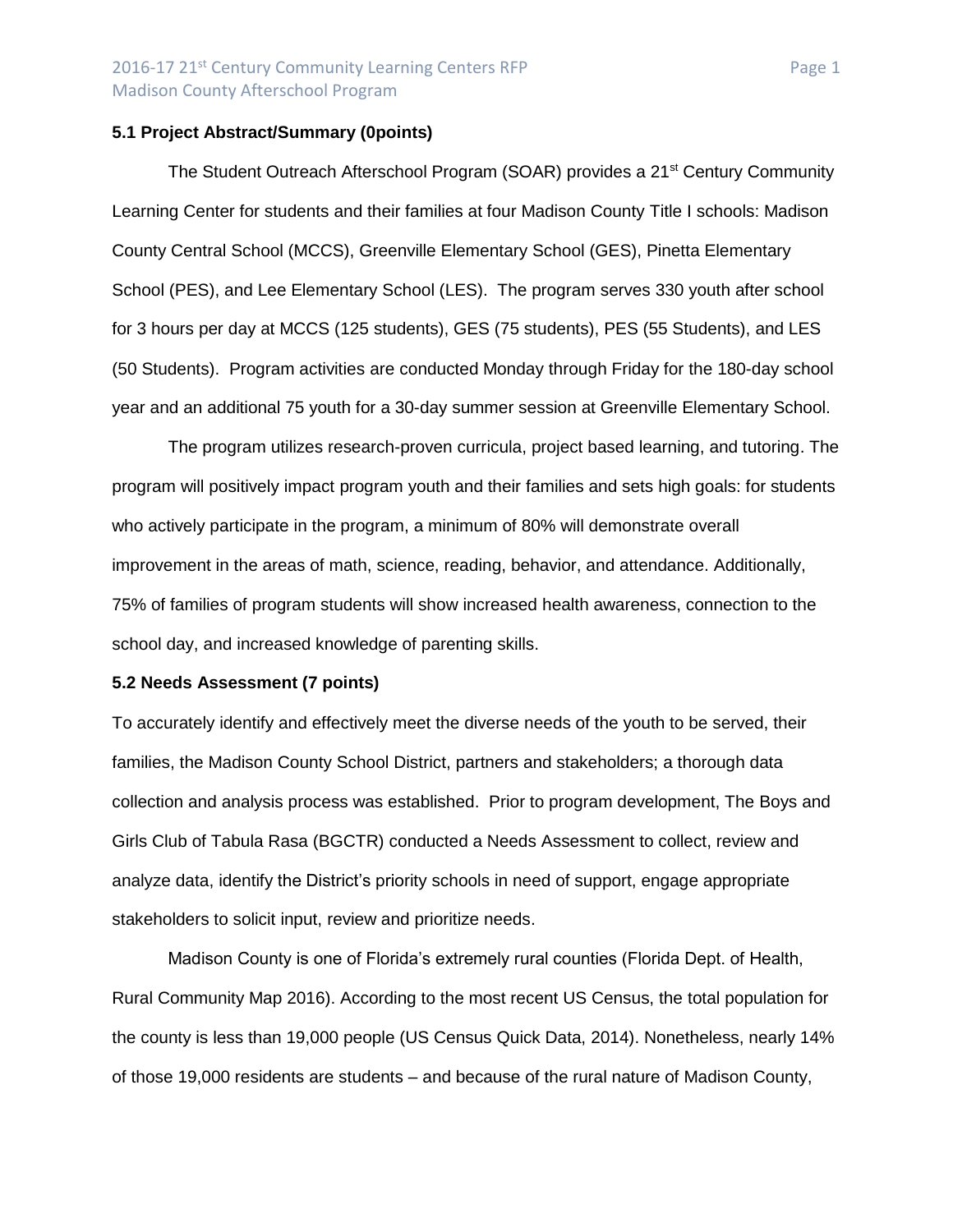### 2016-17 21<sup>st</sup> Century Community Learning Centers RFP Page 2 Madison County Afterschool Program

they have little access to services beyond the county line. A review of existing services in Madison County clearly demonstrates the explicit need for afterschool programming as the three existing afterschool programs only serve students under age 7, and only at Madison County Central School. Currently, no afterschool services are provided to Greenville Elementary School, Pinetta Elementary School, or Lee Elementary School. According to a report published by the Afterschool Alliance, more than a quarter of America's school children are unsupervised between the hours of 3pm and 6pm. (Afterschool Alliance, 2015). These are hours that could be spent safely and productively, increasing student academic success. And Madison County's youth need additional academic support. The Florida Department of Education (FLDOE) assigns school grades based on data from the annual statewide assessments, learning gains for each student, and the progress of the lowest quartile of students. As the following table illustrates, the highest grade earned across the four schools is a B, while the other 3 range from C to F. GES was additionally included in the "Lowest 300" performing schools for elementary reading. Even at LES (grade of B) and PES (grade of C), dramatic improvements are needed, especially for students academically at risk.

| <b>Target School Eligibility</b> |            |                     |                       |        |                    |
|----------------------------------|------------|---------------------|-----------------------|--------|--------------------|
| <b>School Name</b>               | Student    | <b>High Poverty</b> | <b>Title 1 Status</b> | School | Free or            |
|                                  | Membership | (Top Quartile)      |                       | Grade  | Reduced-           |
|                                  |            |                     |                       |        | <b>Price Lunch</b> |
|                                  |            |                     |                       |        | <b>Rate 2014</b>   |
| <b>MCCS</b>                      | 1,166      | <b>YES</b>          | <b>YES</b>            | D      | 51%                |
| <b>GES</b>                       | 155        | <b>YES</b>          | <b>YES</b>            | F      | 53%                |
| <b>PES</b>                       | 200        | <b>NO</b>           | <b>YES</b>            | C      | 46%                |
| <b>LES</b>                       | 242        | <b>NO</b>           | <b>YES</b>            | B      | 40%                |

(School Accountability Report, 2014)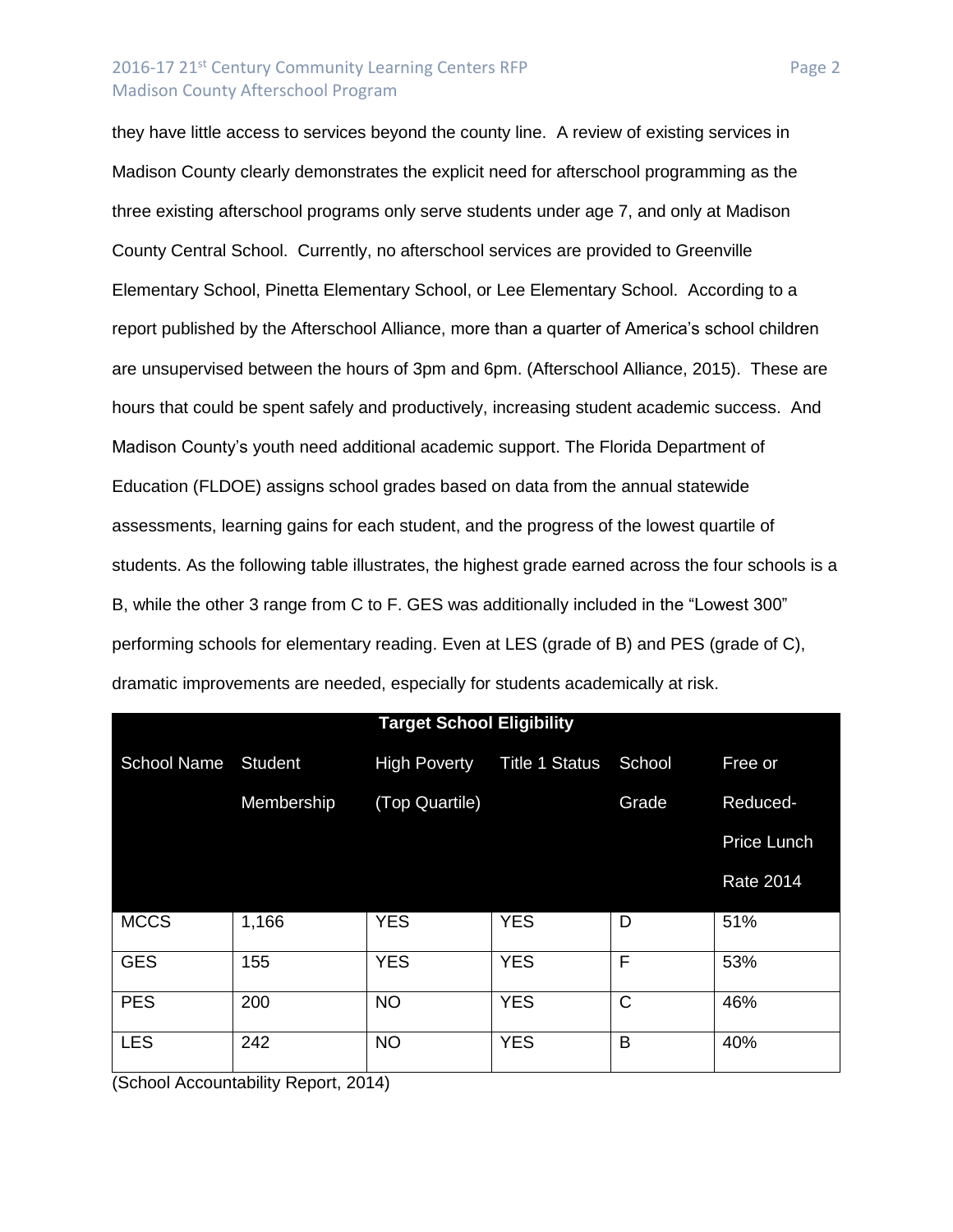## 2016-17 21<sup>st</sup> Century Community Learning Centers RFP Page 3 Madison County Afterschool Program

As detailed on both School Improvements Plans for each target site and Statewide assessment results in English/Language Arts, Math and Science indicate that students at each school continue to struggle in all subjects. Less than 50% of students at targeted schools were proficient (Level 3 or above) in any of the tested subject areas at both MCCS and GES. The FLDOE has designated Greenville Elementary School as one of the lowest performing schools in the state, based on its assessment results and lack of progress as a "F" school. Pinetta Elementary reported only 26% of students tested being proficient in Science. Lee Elementary School reported less than 30% of students scored at level 3 or higher on standardized testing in Math. At all 3 schools, the rate of African American youth receiving satisfactory scores was less than 30% in each subject area. (School Accountability Report, 2014).

Each of the targeted schools is a Title I school – an indicator of poverty. A preponderance of research has demonstrated that living in poverty has critical negative effects on children's physical and mental health and well-being. Financially disadvantaged youth are at greater risk for poor academic achievement, school dropout, abuse and neglect, behavioral and socio-emotional problems, physical health problems, and developmental delays. This dynamic is clearly demonstrated in Madison County, as shown in the chart "Target School Eligibility" above. The percentage of free or reduced-price lunch (economic indicator) is directly proportionate to each school's academic grade. The higher the percentage of poverty (more economically needy), the lower the school grade.

Throughout the needs assessment process, the BGCTR invited project stakeholders, existing service providers, and private schools to comprehensively identify current needs and existing gaps in community service provision. Productive meetings ensued with the Liaison of Madison County Schools, the Madison County Superintendent and the P rincipals of each elementary school to review School Improvement Plans and identify the district's top priorities. District data were then analyzed and ranked according to academic performance, disciplinary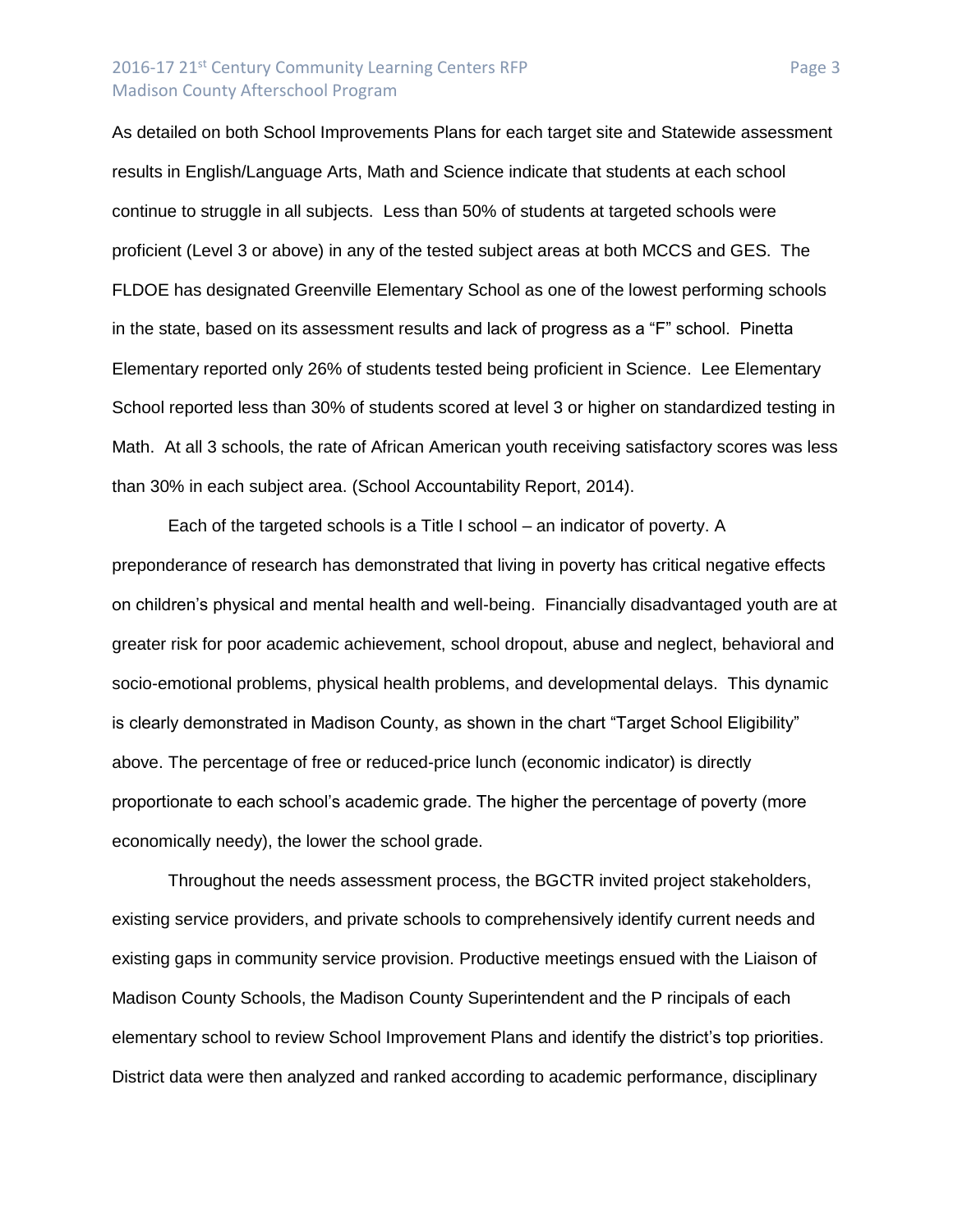### 2016-17 21<sup>st</sup> Century Community Learning Centers RFP Page 4 Madison County Afterschool Program

actions and resource allocation. Working with district leadership, priority schools were identified and the principals of each school were invited to attend the first planning meeting held in August 2015. This collaboration yielded positive results, including strong administrative support for the program, as evidenced by Principal letters (Attachments). In our endeavors to bridge existing gaps in community services, BGCTR reached out to local government officials as well. Both US Congressman Bill Nelson and Florida House Representative Halsey Bashears provided input on our project and provided letters of support (Attachments).

As a direct outcome of this process, the four Title I schools were selected. School officials and program stakeholders were invited to continue planning, review School Improvement Plans, and identify goals and gaps in existing services, community partners, curriculum, and personal enrichment activities. Based on a comprehensive analysis, the following needs (both of which are linked to poverty) were identified across the four schools: (1) Academic Failure; and (2) Lack of Commitment to School. BGCTR recognizes the need for quality afterschool programs in order to increase academic achievement and social development for youth, and keep them safe while avoiding risky behaviors.

#### **5.3 Program Evaluation (15 points)**

**5.3.a. Evaluation Plan:** Evaluation is a critical component of the proposed project. BGCTR values the opportunity to learn from an objective perspective and is committed to making midcourse corrections where data show that the program is not performing optimally for students or for their families. BGCTR intends to contract with Ethica, LLC, for evaluation services. Ethica, LLC is a Florida-based company with extensive experience in federal K-12 program requirements, evaluations, and research. Ethica's senior partners, Dr. Cheryl Sattler and Dr. John Lockwood, have over 50 combined years of experience providing independent, actionable evaluations and data collection support to school districts, non-profit organizations, and education companies, including several current 21CCLC grantees. They are experts in survey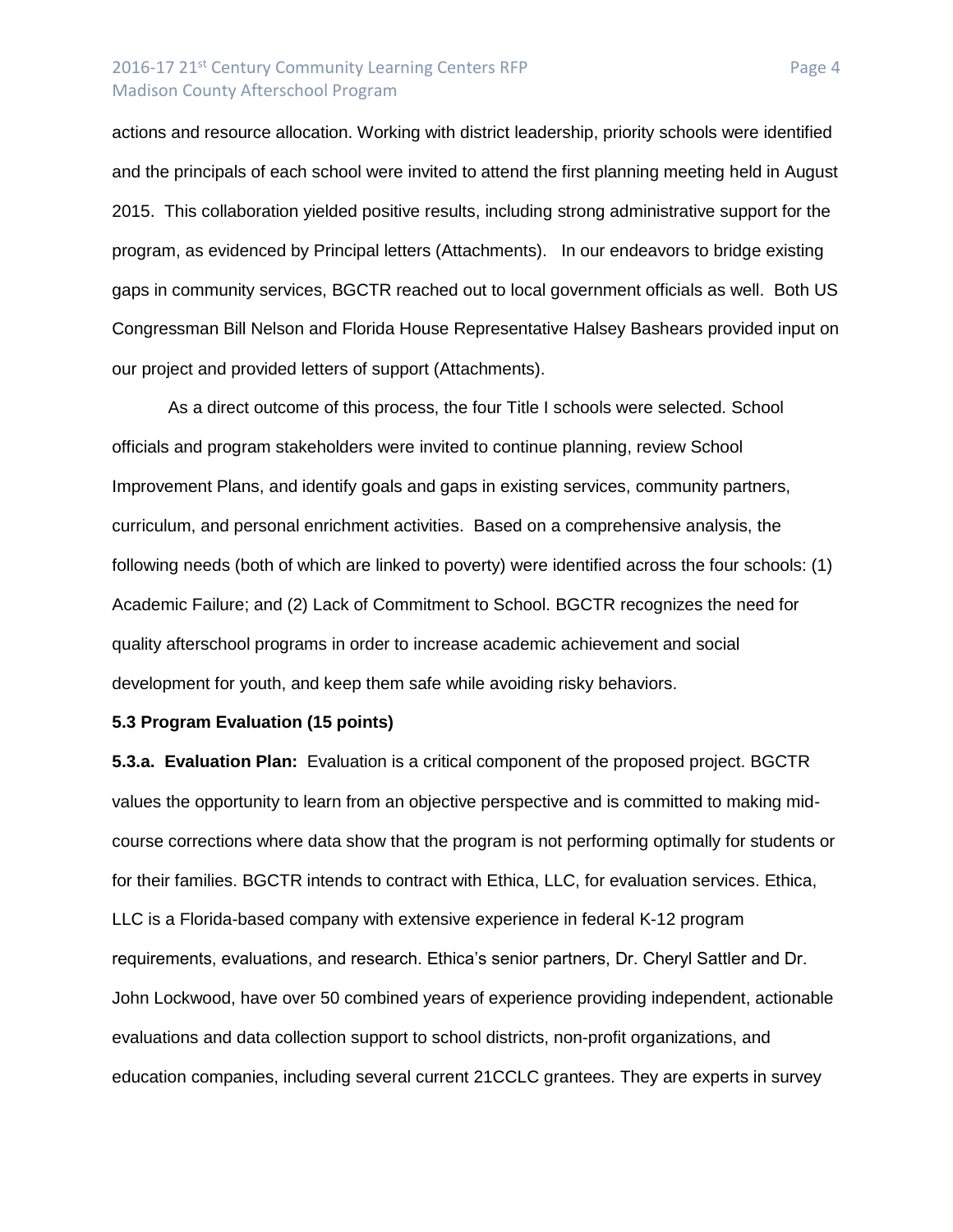### 2016-17 21<sup>st</sup> Century Community Learning Centers RFP Page 5 Madison County Afterschool Program

construction, both quantitative and qualitative research, and understand the realities of working with school systems and students. Ethica is particularly well-known for its useable information. While meeting all reporting guidelines necessary for state and federal government, Ethica strives to provide the kind of practical information that assists program directors in refining their programs and increasing student success. Neither Ethica nor Drs. Sattler or Lockwood have any relationship to the BGCTR.

Evaluation Activities: In order to provide a comprehensive overview both of the programmatic activities (typically measured qualitatively) and the academic benchmarks that are a core component of 21CCLC (typically measured quantitatively), the evaluation will utilize a mixedmethod approach. Data collection begins with the needs assessment, measuring the extent to which those needs are met through appropriate project objectives, and ensuring that appropriate data are collected to enable thorough analysis. Based on extensive research on afterschool programs, the following variables will be included in the evaluation: characteristics and demographics of program sites; program operations; demographics of participants; program structure and activities; program attendance; academic achievement in English/Language Arts, Math, and Science; non-cognitive outcomes such as resiliency; school attendance; family activities; and family engagement. All of these require collecting data – but the hallmark of a well-designed evaluation is that it provides information at the points where decisions need to be made, without interfering with the program itself or taking time away from students. Therefore, Ethica LLC will conduct its evaluation work in a non-intrusive manner, utilizing site visits (to observe programs in operation), personal surveys and interviews with program staff (outside of program time), and parent surveys (if feasible) as well as family focus groups in addition to analyzing the quantitative data that will be collected from the District. Three key points in time are most relevant for a program to receive evaluation recommendations: (1) when a new program is starting up, to refine measures and objectives and to ensure that the needs identified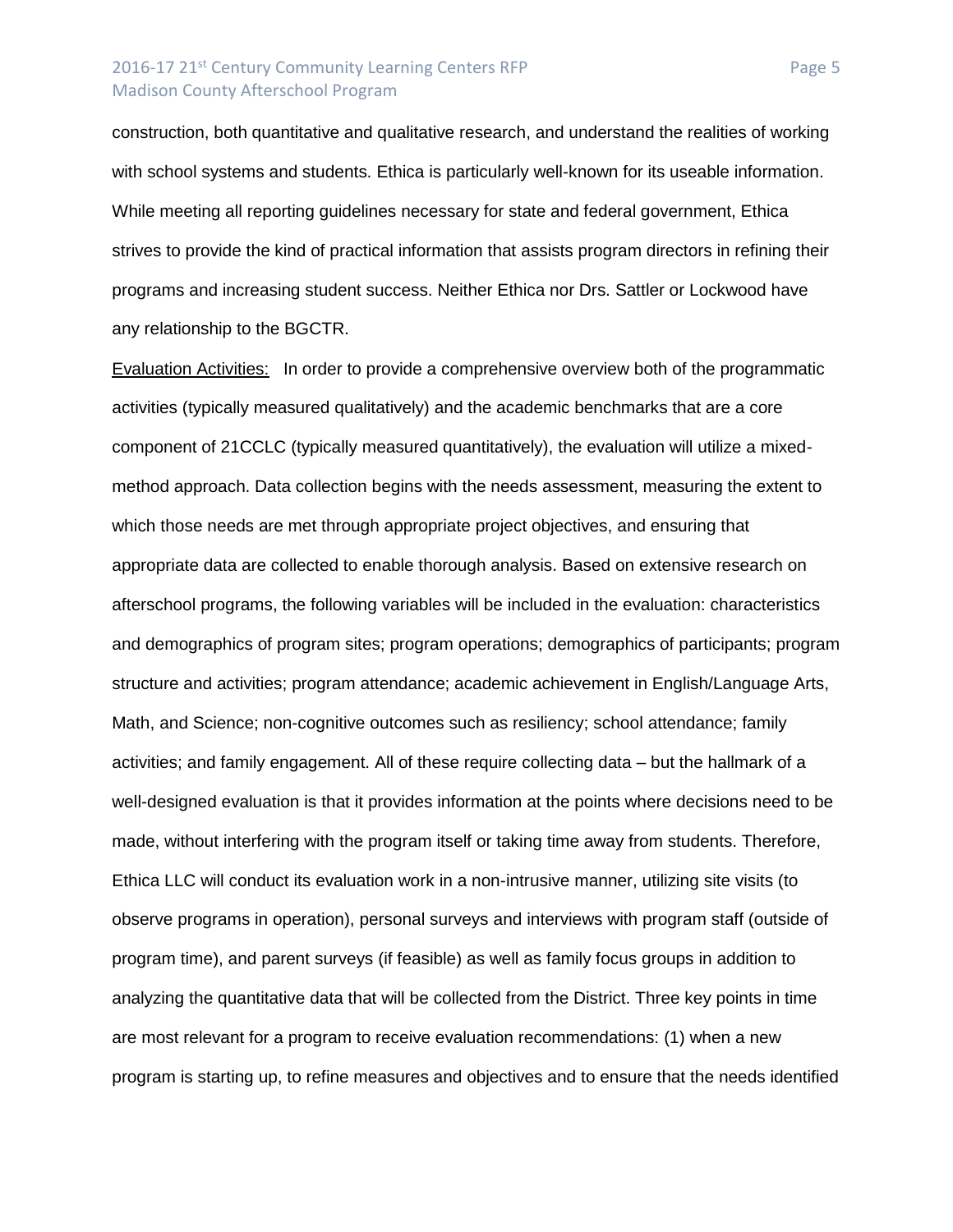### 2016-17 21<sup>st</sup> Century Community Learning Centers RFP Page 6 Madison County Afterschool Program

in the needs assessment are clearly linked with program activities; (2) at mid-year, when midterm academic data are available, so that programs can make mid-course corrections; and (3) at the end of each year, when the program can be shaped for the upcoming year. The proposed evaluation will provide recommendations at these three key points, as well as through regular, ongoing communication with program staff. Formative evaluation (January) will provide an initial look at the program's implementation, comparing the plan with what's actually taking place; and (2) summative evaluation (August) will provide reporting of student progress as defined by the grant objectives. The evaluation will focus on both formal (e.g., surveys and observations) and informal (e.g., meetings) techniques to guide incremental changes in the program, adopt or adapt ways to measure and improve outcomes, and discontinue or modify activities that show limited value. The external evaluator will be responsible for the design of all evaluation instruments and for the analysis of all data, including constructing or identifying developmentally appropriate surveys and assessments; conducting on-site observations of the program; and writing formative and summative reports. Quantitative data such as test scores and close-ended survey responses will be analyzed with descriptive statistics, while qualitative data will be analyzed thematically.

Involvement of Stakeholders: The 21CCLC program involves many stakeholders. Key among them are: classroom teachers, participants, family members, and 21CCLC staff. Each of these stakeholders has a key role to play in the evaluation, and each group will be included in data collection. Surveys will be brief and electronic to avoid burdening the respondents. All data collection will be conducted in adherence with the requirements of the Family Education Rights and Privacy Act (FERPA); the Children's Online Privacy Protection Act (COPPA); and district protocols. No identifiable student information will be released. The BGCTR already has a written agreement with the District to provide assessment data including student grades. Key data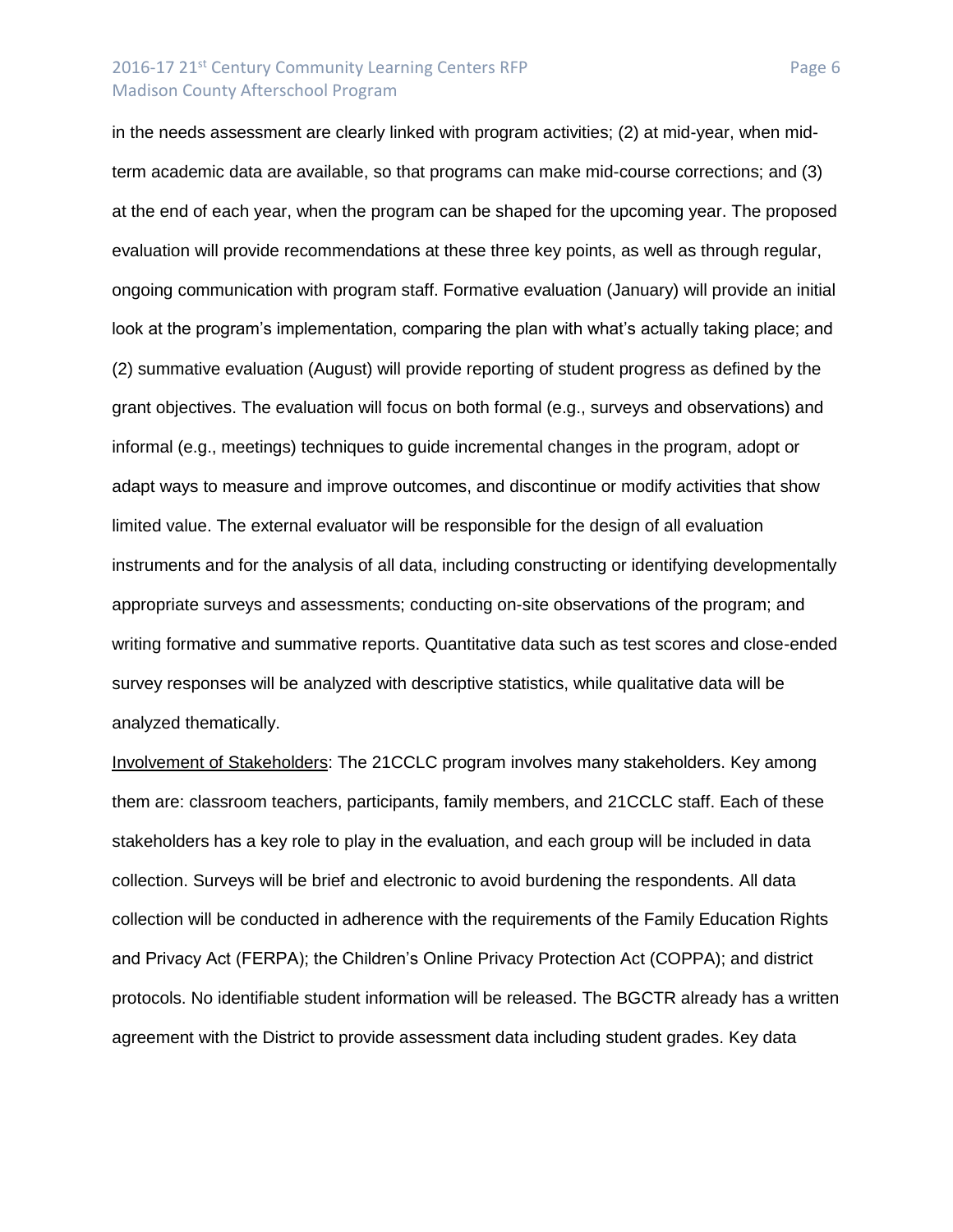# 2016-17 21<sup>st</sup> Century Community Learning Centers RFP Page 7 Madison County Afterschool Program

collection milestones include surveys, site visits, document reviews, staff interviews, and academic data at pre-determined points throughout the school year.

Incorporating Evaluation Results. Evaluation is focused on outcomes, captured in one key question: is the program achieving the desired result? Its main purpose is to determine whether the program is meeting its goals – and if not, what factors could be hindering student progress. Examining the data is only part of the work of evaluation. If a program is not meeting its goals, simply knowing this is not enough. By examining the data in context (by capturing the thoughts and ideas of all stakeholders), the evaluation can produce the kind of information that allows program directors to reshape programs where necessary. The evaluator will work closely with program staff to develop solutions to problems and to guide their implementation. This will occur both formally – after the delivery of mid- and end-of-year recommendations; and informally, during site visits and ongoing communication with the program staff. Quarterly meetings will be held with program staff (in person where possible, using technology where not). Useful evaluation goes beyond simply measuring a program's progress against a pre-defined set of objectives, by addressing key issues that must be understood in order to make a program better. For example, if students are not meeting an English/Language Arts objective, multiple factors should be examined so that the program not only makes changes – but makes *the right changes* to achieve the desired outcomes. Therefore, the overarching goal of this evaluation is to provide ongoing, in-depth analysis that engages program staff in an ongoing process of improvement. Such a process benefits staff as well as the students and families who participate. Informing the Community: It is essential to report back to the stakeholders who provided data and who are interested in the program's outcomes. To facilitate this process, the evaluator will prepare a brief, family friendly evaluation summary appropriate for distribution to family members, classroom teachers, partners, and other community members. This evaluation summary will be distributed via youth to their parents, provided at quarterly family night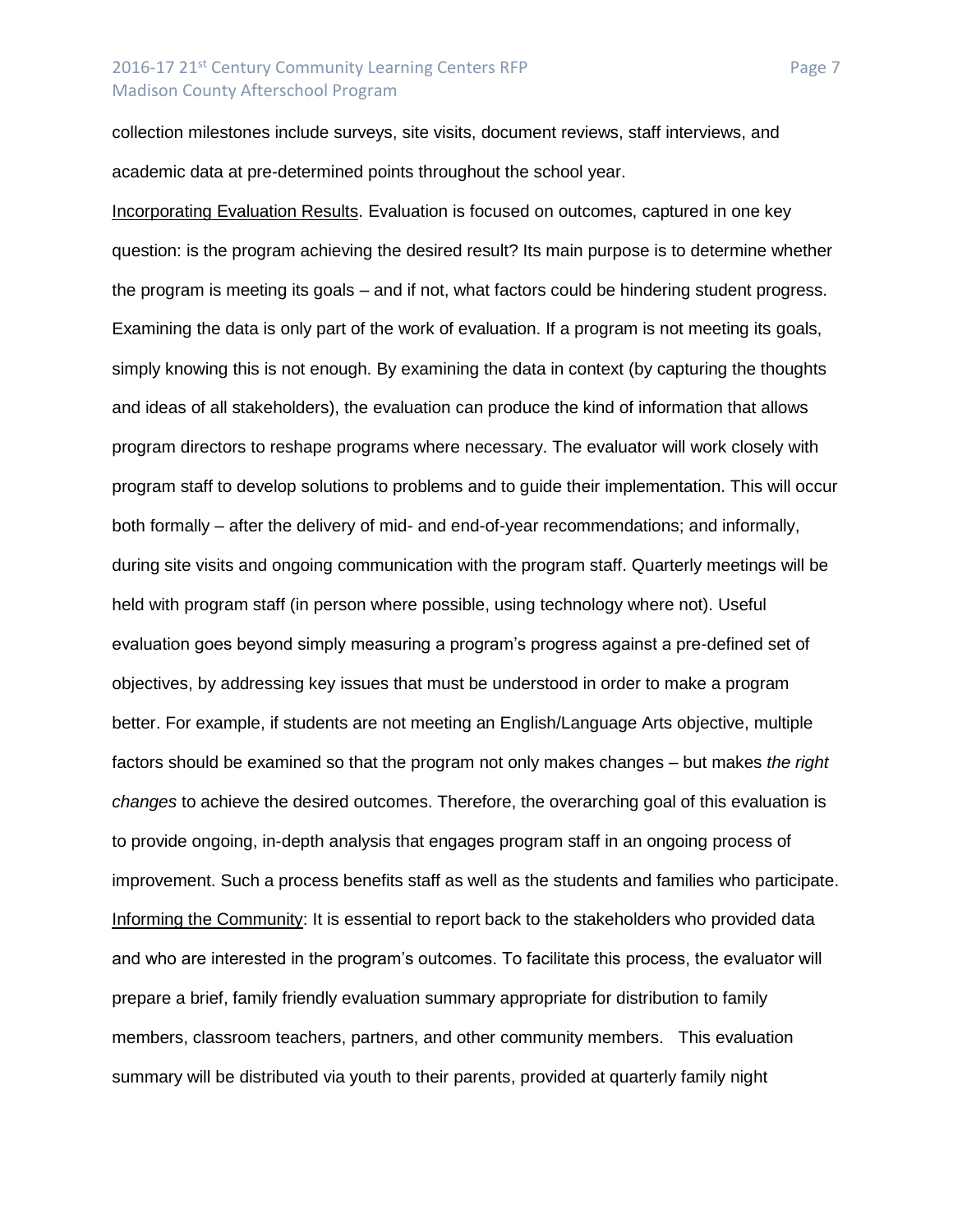activities, and is made available on the project website. The full evaluation will be provided to the District and reviewed with program staff, and stakeholders at 21CCLC advisory meetings.

### **5.4 Experience and Capacity (10 points)**

The Boys & Girls Club of Tabula Rasa is a unique program formed in 2006 through the innovative partnership of Twin Oaks Juvenile Development and the Boys & Girls Clubs of America. This highly effective arrangement resulted in successful provision of Boys & Girls Club programming to youth in all Twin Oaks residential facilities and, in 2009, these services were expanded to the Madison County community. The Twin Oaks BGCTR was born from the belief that formal partnership between two entities with a shared goal of helping children and their families would greatly strengthen the community. Through this collaboration, resources were efficiently shared, barriers to services were minimized, and a robust pool of staff skills, knowledge, and experiences was greatly enhanced. An organizational chart clearly describing the 21<sup>st</sup> CCLC project within the context of our agency is attached for review. (Attachments) Program Administration and Fiscal Management

Twin Oaks Tabula Rasa currently serves over 1,000 students each year with an average daily attendance of 325 youth at 4 school sites and 4 residential juvenile facilities. Annually, Twin Oaks and Tabula Rasa manage an annual budget of over \$23 million in state and federal dollars. Awards have been received from the Florida Department of Juvenile Justice, Office of Juvenile Justice and Federal Programs, Department of Children and Families, the Florida Alliance of Boys & Girls Clubs, and the Florida Department of Education.

BGCTR will provide oversight to the 21<sup>st</sup> CCLC programs by managing student conduct, instructional strategies, program leadership, character education instruction, and prevention activities. As the parent organization of BGCTR, Twin Oaks Juvenile Development will serve as the fiscal agent , offering centralized business services to track grant funds, ensuring project funds are expended appropriately, and that timely financial reports are submitted.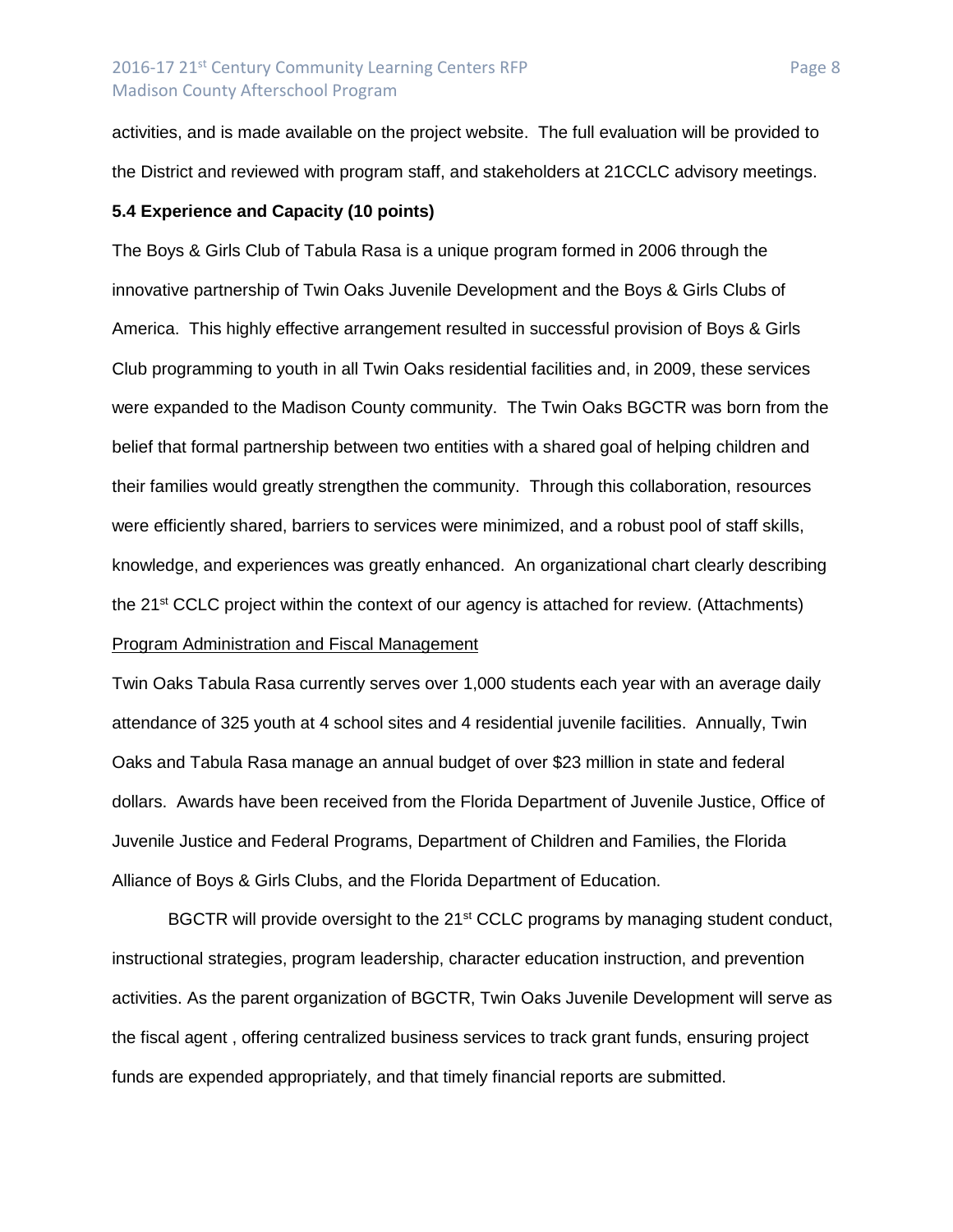# 2016-17 21<sup>st</sup> Century Community Learning Centers RFP Page 9 Madison County Afterschool Program

With a Master's Degree in Public Administration and over 25 years of youth development experience, BGCTR Chief Executive Officer Kevin L. Kidd will provide administrative oversight for this project. Over the past 10 years Mr. Kidd has secured \$10 million in federal funding and successfully managed 21<sup>st</sup> CCLC grants in Taylor, Suwanee, Madison, and Liberty Counties.

Travis Anderson will serve as the Project Director for 21<sup>st</sup> CCLC. Mr. Anderson has a Master's Degree in Communication and valuable direct experience, including management of the Liberty County 21<sup>st</sup> CCLC Program and implementing the Florida Alliance of Boys & Girls Clubs SMART Move Initiative for Liberty County.

The established leadership's knowledge of federal programs, and familiarity with  $21<sup>st</sup>$ CCLC enable a timely startup and implementation of project programs and activities. An excellent working relationship with the targeted sites further enables this program to be managed effectively; site coordinators hired for the project were chosen by the principals at each target school and the BGCTR. Please see (Attachments) for complete job descriptions. Program Implementation

In addition to our annual financial audits and 3 consecutive CARF Quality Accreditations through Twin Oaks Juvenile Development, Inc., BGCTR is monitored annually by each of our funding sources, including: The Florida Alliance of Boys & Girls Clubs, Boys & Girls Clubs of America, the Department of Health and the Florida Department of Education.

Through partnership with Twin Oaks, our program has greatly benefitted from an established data collection, intervention, and corrective action monitoring system. Each month, the program participates in an agency-wide system, TRENDSTAT, that ensures that all data specific to program functioning is captured, reviewed, analyzed, and monitored. Identified problems and trends are corrected and reviewed for effectiveness. Areas of monthly evaluation include: program goals and objectives attainment data; fidelity of evidenced based programming; required reporting; compliance with state and federal regulations; compliance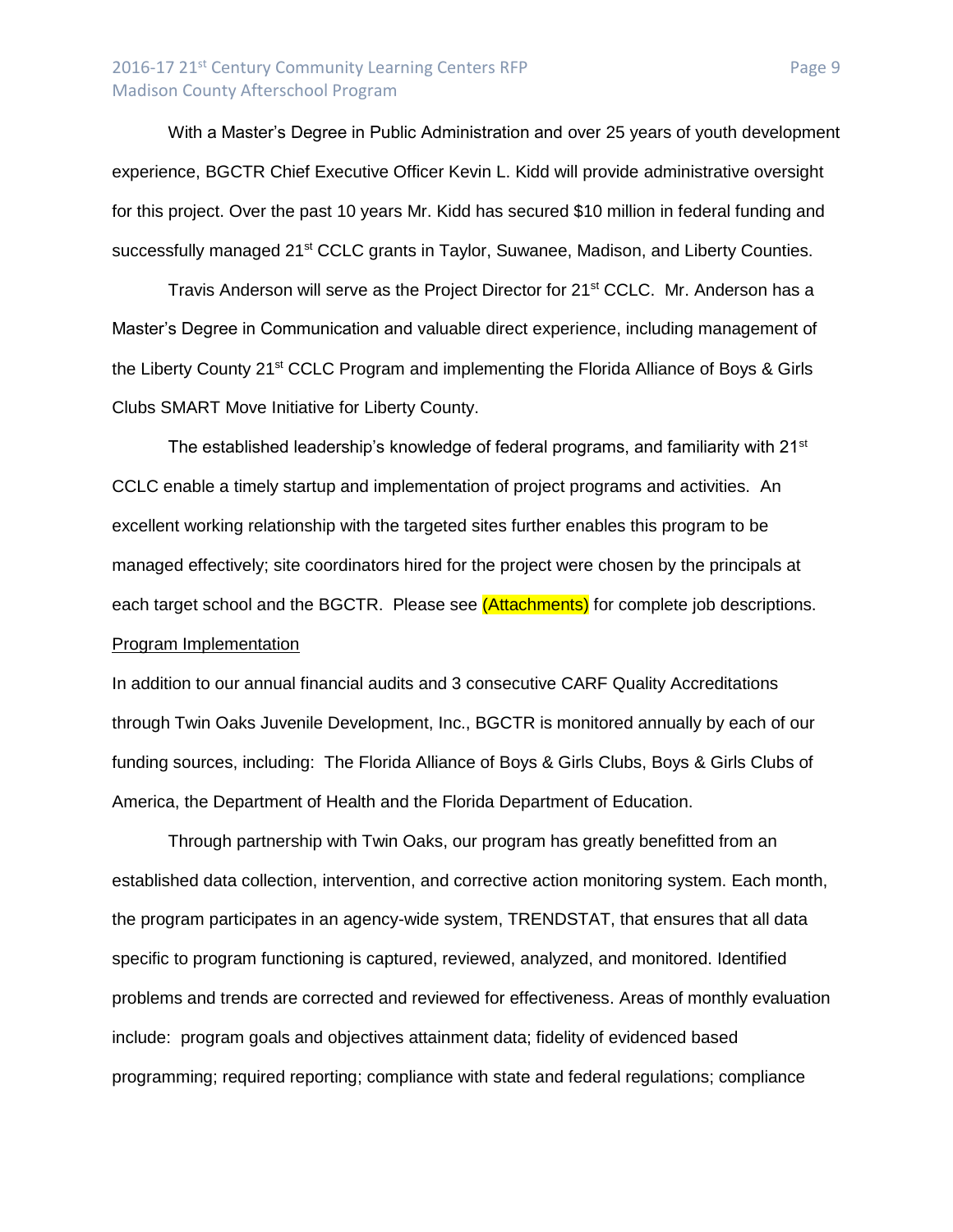### 2016-17 21<sup>st</sup> Century Community Learning Centers RFP Page 10 Madison County Afterschool Program

with NSLP Afterschool Snack Program; staffing plan compliance; and progress of any issues identified previously for corrective action. For the past two years of program operation, this process has served to identify and correct issues before they become serious problems. Corrective actions implemented and completed during this time period were related to minor systems issues.

#### Program Evaluation

Over the past 8 years of program operations, the Ounce of Prevention Fund of Florida (OPF) has served as the program's external evaluator, providing monitoring, technical assistance, and annual evaluation. OPF utilized a logic model based evaluation system, supported by a secured, online data system to create formative and summative evaluations; including strengths and weaknesses of the program. Over the last 2 years, our programs have been found to be largely in compliance with relatively minor issues to be corrected, specifically: the need for improved data input systems related to the database, and the need to increase student participation in proposed family involvement activities. BGCTR worked with Ounce of Prevention Fund of Florida to develop and implement corrective actions to insure that identified issues were successfully addressed. Corrective Actions were also reviewed and monitored through our internal TRENDSTAT Process as detailed above.

### **5.5 Partnerships, Collaboration & Sustainability (8 points)**

**5.5.a. Community Notice:** BGCTR advised the community to be served of our intent to apply for this funding in August 2015, through the following methods: Presentation and Principals meetings, public notice posted on the organization's Facebook page, and certified letters sent to private schools in the area. Upon award of the grant, BGCTR will post a copy of the proposal on our website at [www.bgctr.org.](http://www.bgctr.org/) This site will also house a separate webpage for the 21<sup>st</sup> Century program that will post program calendars, site schedules, staff contact information, and information about programs and activities taking place at each site. The Project Director and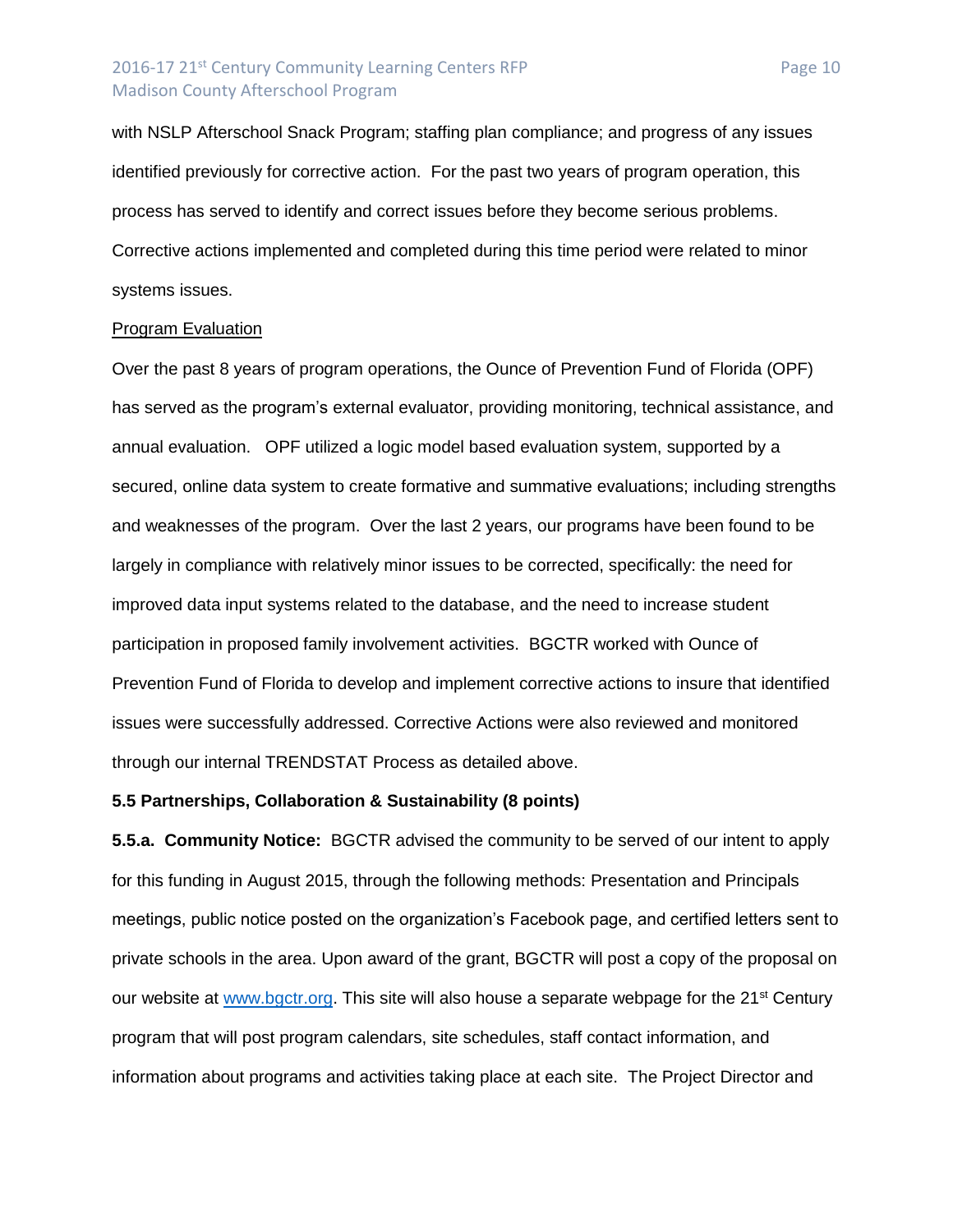## 2016-17 21<sup>st</sup> Century Community Learning Centers RFP Page 11 Madison County Afterschool Program

Site Directors will be responsible for monthly updates to the website. BGCTR will use the evaluation results as an opportunity to share ongoing project results with community stakeholders including the School Board, Superintendent, parents, classroom teachers, and community organizations.

**5.5.c. Collaborations with the Regular School Day:** The Elementary and Secondary Education Act of 2001 (ESEA), also known as No Child Left Behind (NCLB) holds schools responsible for the academic progress of all students. The Act has historically placed a special focus on ensuring that schools boost the performance of certain groups of students, such as English Learners, students with disabilities, and poor and minority children, whose achievement, on average, trails their peers. Each targeted school is the primary educational provider, and as such, central to the proposed project. All program activities occur on-site at the child's own school. support identified needs on School Improvement Plans and align with the school's systems, procedures, and schedules. As detailed previously, this active collaboration process began in August 2015 with schools, administrators, and teachers during the needs assessment process and through staff selection. Letters of support from each project school indicate enthusiasm and full support for collaboration in implementing the proposed project.

#### (Attachments).

This collaboration will continue throughout the grant period. All staff members secured for the program will be embedded at the schools, creating seamless access and communication between regular school day teachers and 21<sup>st</sup> CCLC project staff. BGCTR will communicate and collaborate on a daily basis with program staff, school officials, stakeholders, and parents through email and our organizational on line communication and learning management system, [www.totraining.org.](http://www.totraining.org/) All 21<sup>st</sup> CCLC guidelines, professional development activities, supporting documentation and forms required for effective program operations will be available for download via this web based learning management system. Monthly staff meetings between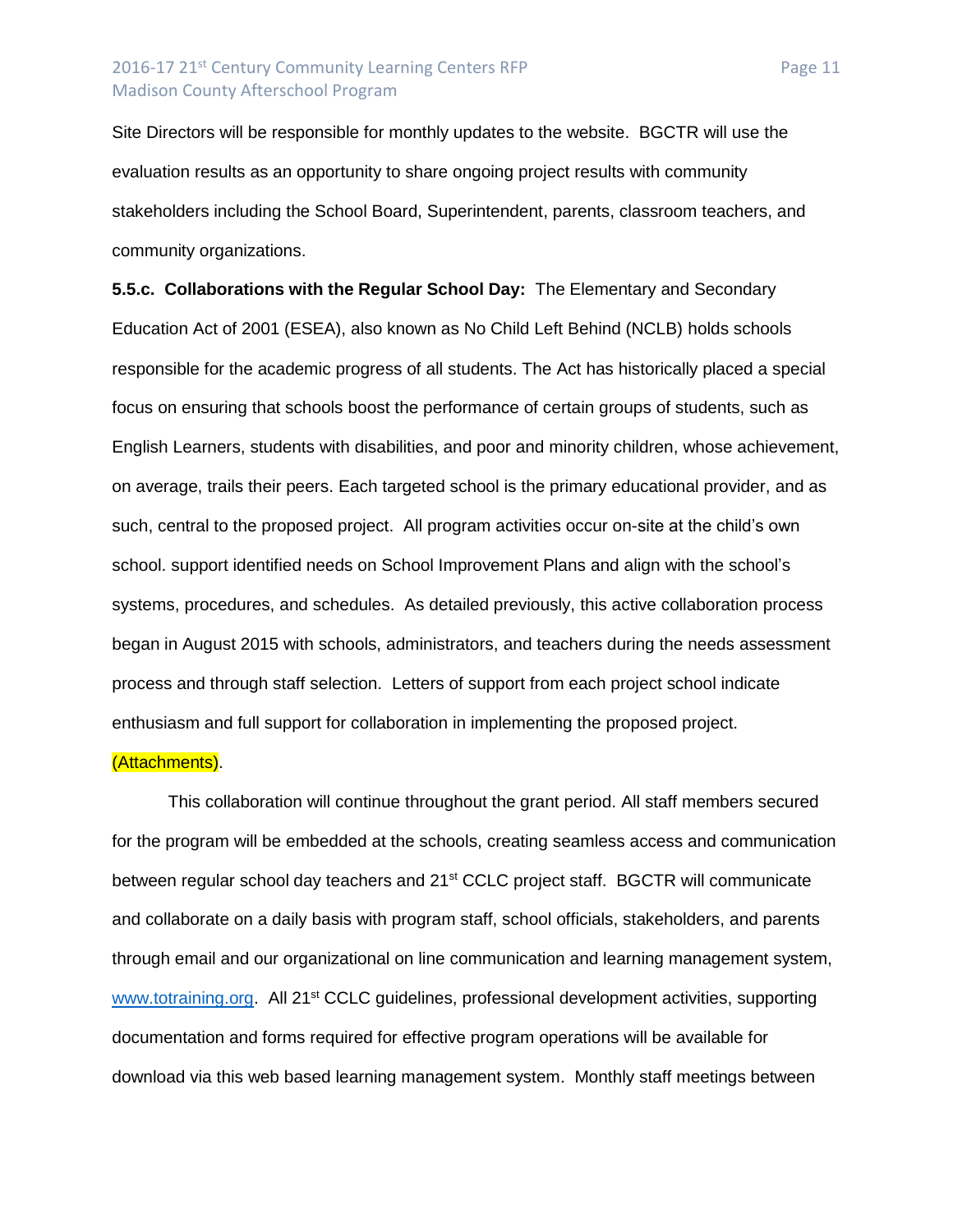# 2016-17 21<sup>st</sup> Century Community Learning Centers RFP Page 12 Madison County Afterschool Program

program and school staff will be held at each site to address quality improvement, staffing, budgeting, and implementation of programming. Quarterly advisory board meetings will be held to ensure collaboration and feedback, and BGCTR will request time on the School Board agenda for annual program updates.

**5.5.d. Sustainability:** BGCTR and our partners are committed to establishing and implementing a multi-strategy sustainability plan, which will be developed, reviewed and revised throughout the program in collaboration with the project staff, partners, advisory board, and parents. It will be the responsibility of the Project Coordinator, Project Director and the advisory board to develop annual strategies in support of the continuation of this project. BGCTR has established a relationship with United Way to assist in donor development and corporate sponsorship of the club. BGCTR will actively pursue and identify new sources of revenue to support years 3 through 5 of this afterschool project. Key activities in this area will include: monthly presentations at local businesses; hosting events that allow community members to provide support through materials and supplies; quarterly newsletters promoting the 21<sup>st</sup> Century program; using social media to publicize our need for support; and identifying additional resources in support of the program.

#### **5.6 Program Plan (35 points)**

**5.6a Target Students:** All four schools targeted for this project are Title I schools. Both Madison County Central School (MCCS) and Greenville Elementary School (GES) support a high population of minority students and Lee Elementary School (LES) and Pinetta Elementary School (PES) have larger Hispanic populations. "Historically, low-income students as a group have performed less well than high-income students on most measures of academic successincluding standardized test scores, grades, high school completion rates, and college enrollment and completion rates. Countless studies have documented these disparities and investigated the many underlying reasons for them." (Reardon, 2013). To address the specific needs of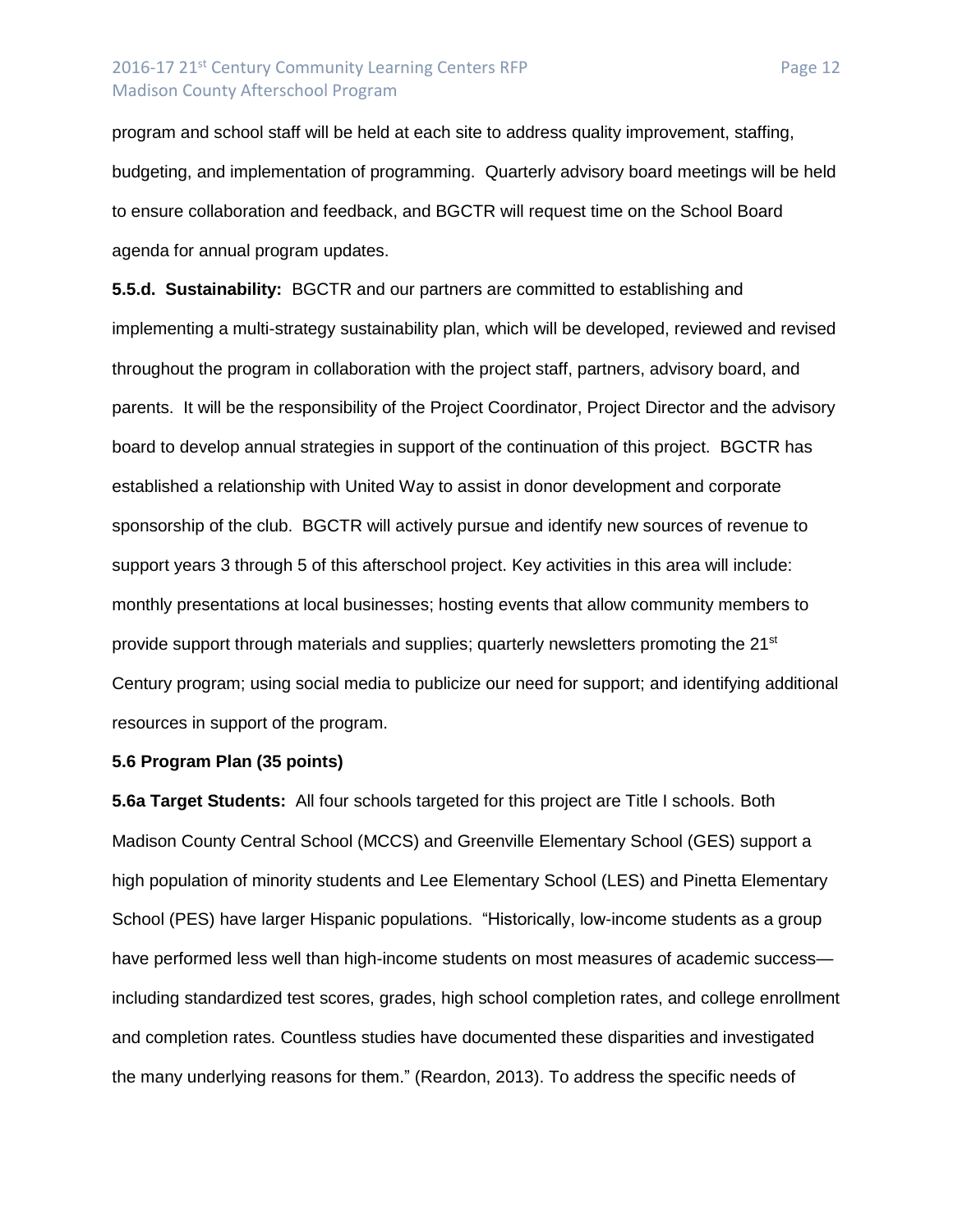# 2016-17 21<sup>st</sup> Century Community Learning Centers RFP Page 13 Madison County Afterschool Program

these students, the program will target minority students who are low performing or at risk of failure for recruitment into the program. While our program will prioritize these students, all students are eligible for program services based on the student assessment results. No student will be excluded from participating in the program when space is available.

In order to reach the students most in need services, BGCTR will use a rubric to prioritize youth at risk for educational failure. Based on consultation with the District, risk factors that are most salient to Madison County and this project include: (1) Family History of High Risk Behavior – Indicated by adult illiteracy, unemployment, and poverty rates in the communities being served; (2) Academic Failure – Indicated by grade repetition, reading inefficiency, math inefficiency, and low standardized test scores; and (3) Lack of Commitment to School – Indicated by low school enrollment, low average daily attendance and truancy rates. Using school year 2015-2016 data, BGCTR will work with the District to identify students who meet at least 2 of the following 3 criteria: (1) Low performing students – Level 1 and level 2 scores on the Florida Standards Assessment; (2) Students with multiple absences, suspensions and/or expulsions; (3) Students with a family history of high-risk behavior as indicated by District or School personnel.

**5.6.b. Recruitment and Retention:** The primary goal of our recruitment and retention plan is to create an environment where youth are active agents in their own development while fostering a safe environment that supports regular and continuous participation. To ensure a nurturing atmosphere, staff will be trained in trauma informed care principles, conducting physical and emotional risk assessments with youth, and creating safe environments that are free from bullying, anti-social behaviors and other potential negative influences that could deter students from attending the program. Youth attendance is influenced by a combination of social and peer factors, program structure and context; therefore, our program will provide engaging programming that encompasses a wide variety of activities that address student needs and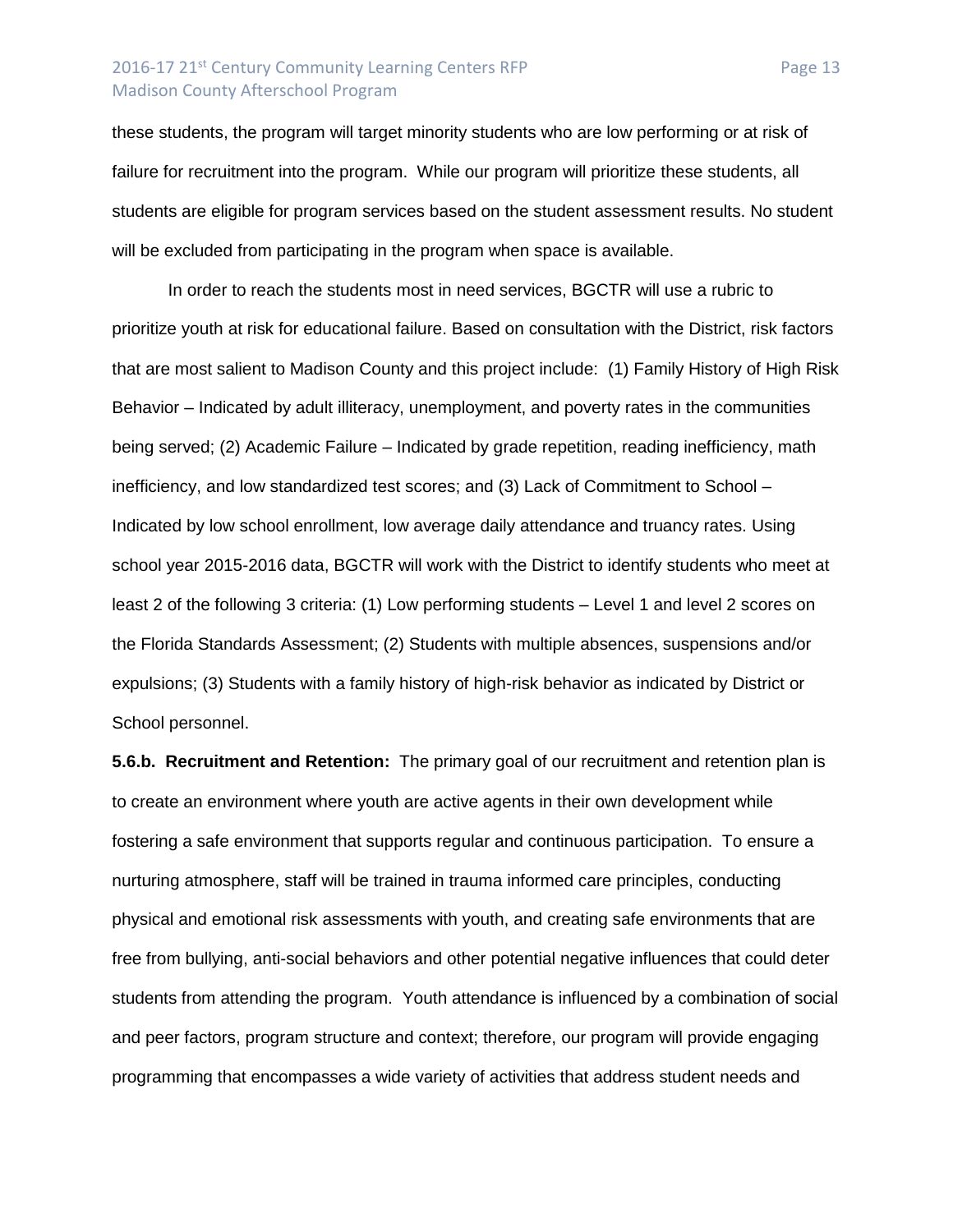## 2016-17 21<sup>st</sup> Century Community Learning Centers RFP Page 14 Madison County Afterschool Program

interests. Programs activities will also address areas of interest that are developmentally age appropriate for our targeted K-8 students while providing opportunities to explore program areas that are gender, race, and student specific.

Recruitment, student achievement, and proper attendance will be accomplished through strategies designed to connect our youth to productive goals, values, and beliefs that lead to better choices and include: Youth councils to ensure each child's concerns will be heard and promote ownership of the program, Project Based Learning, academic enrichment activities, drama, and health and fitness programming.

As identified on our needs assessment, parents at MCCS identified transportation as a barrier to program participation. To address this issue we have contracted with the Madison County School District to provide transportation to the students at that site and will additionally provide program staff chaperones to escort youth home. While transportation was not an identified need at the other three sites, to ensure student safety and comfort, we have planned and allocated staff to walk those students home in the evening.

The program will collaborate with schools and stakeholders to continuously update our strategies to remain relevant and effective in a rapidly changing world. To capitalize on the role that technology and video games play for today's youth, a program specific Learning Management System and digital badge program will be used to increase and maintain youth participation and retention. The online system will provide students with challenges and activities that support program goals while generating and maintaining interest. Successful completion of activities will result in the award of a badge that is automatically posted to their profile and parents are engaged as they are able to monitor their child's progress at any time, from any computer, tablet, or web accessible cell phone. Supporters tout badges' ability to reward students who seek out learning opportunities, as well as motivate kids who have not succeeded in traditional classroom settings. Digital badges are currently being used around the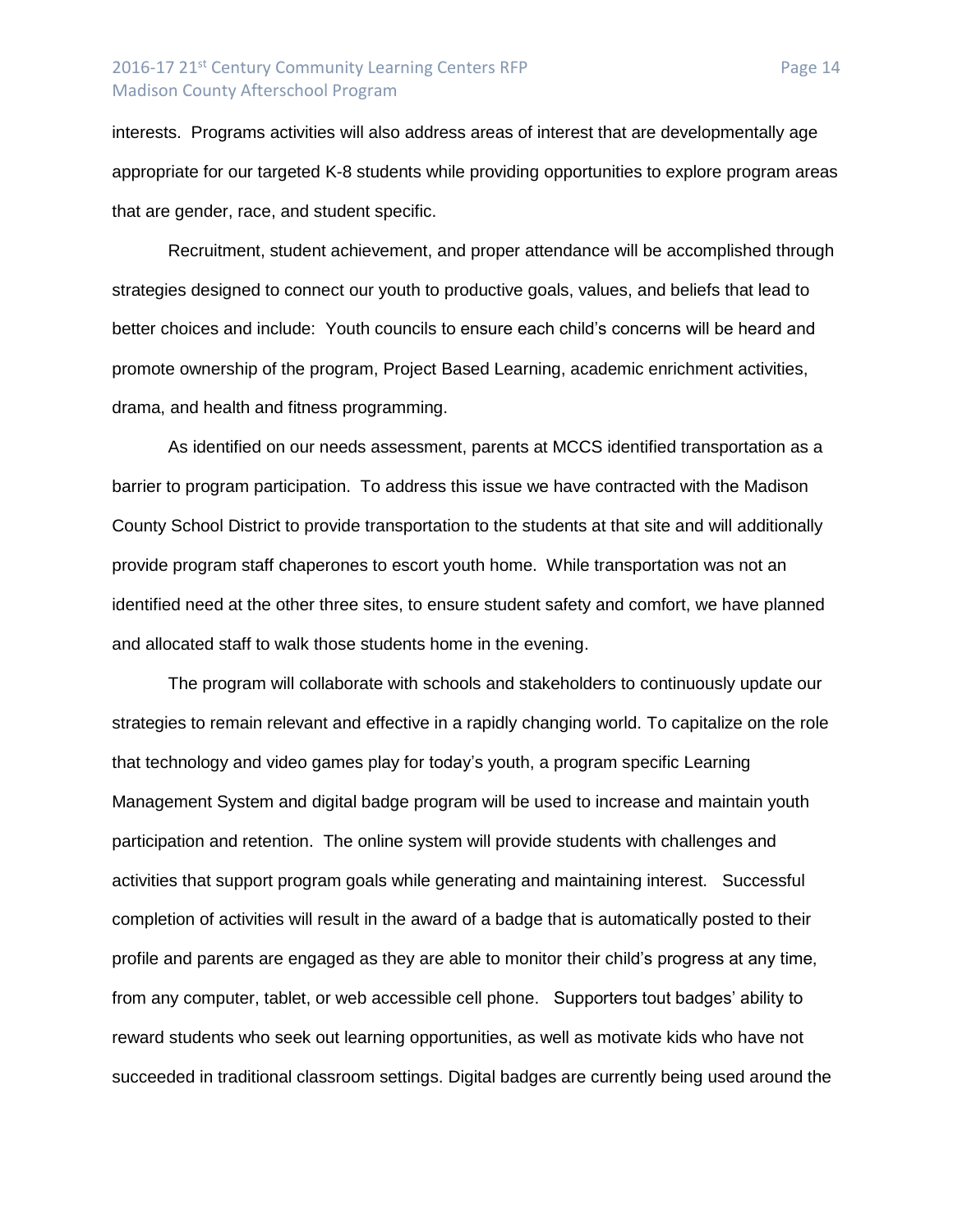## 2016-17 21<sup>st</sup> Century Community Learning Centers RFP Page 15 Madison County Afterschool Program

country as a state of the art method to bridge the gap between traditional classroom settings and our current technologically focused age. In an era when virtually all information is available at the touch of a few keystrokes, digital badges speak the language of youth today, providing a "gamification" of the learning environment that is already natural and motivating to children, adolescents, and teens. (Tomaszewski, 2013). .

**Students with Special Needs:** Florida's educational standards and accountability system support the requirements of federal laws regarding participation of students with disabilities in standards-based instruction and assessment initiatives. The Elementary and Secondary Education Act of 2001 (ESEA), also known as No Child Left Behind (NCLB), and the Individuals with Disabilities Education Act of 2004 (IDEA), governs services provided to students with disabilities. BGCTR supports Madison County School Districts by following established procedures to identify and evaluate students who are suspected of having a disability. In accordance with Section 504 of the Rehabilitation Act of 1973, students with disabilities will have accommodations made for all appropriate program activities. Students of all backgrounds, physical, mental and emotional abilities will be invited to become part of our program. Madison County is ahead of the state in its education of students with disabilities. According to the 2015 FLDOE LEA Report, Madison County schools educate 80% of students with disabilities within the regular classroom (vs. 74% statewide). Madison County educates only 1% in resource rooms (vs. 9% statewide). The BGCTR will continue these practices within the proposed project.

#### **5.6.c. Student Program Activities: Overarching Principles**

In order to address the needs of our students, BGCTR will implement a multi-tiered strategy that involves Homework Help & Remediation, Project Based Learning, Enrichment Labs, and Fitness & Play. These strategies have been chosen in order to address the identified student deficiencies in reading, writing, math, and science outlined in our needs assessment and project goals and objectives, and on each targeted site's School Improvement Plan. The overarching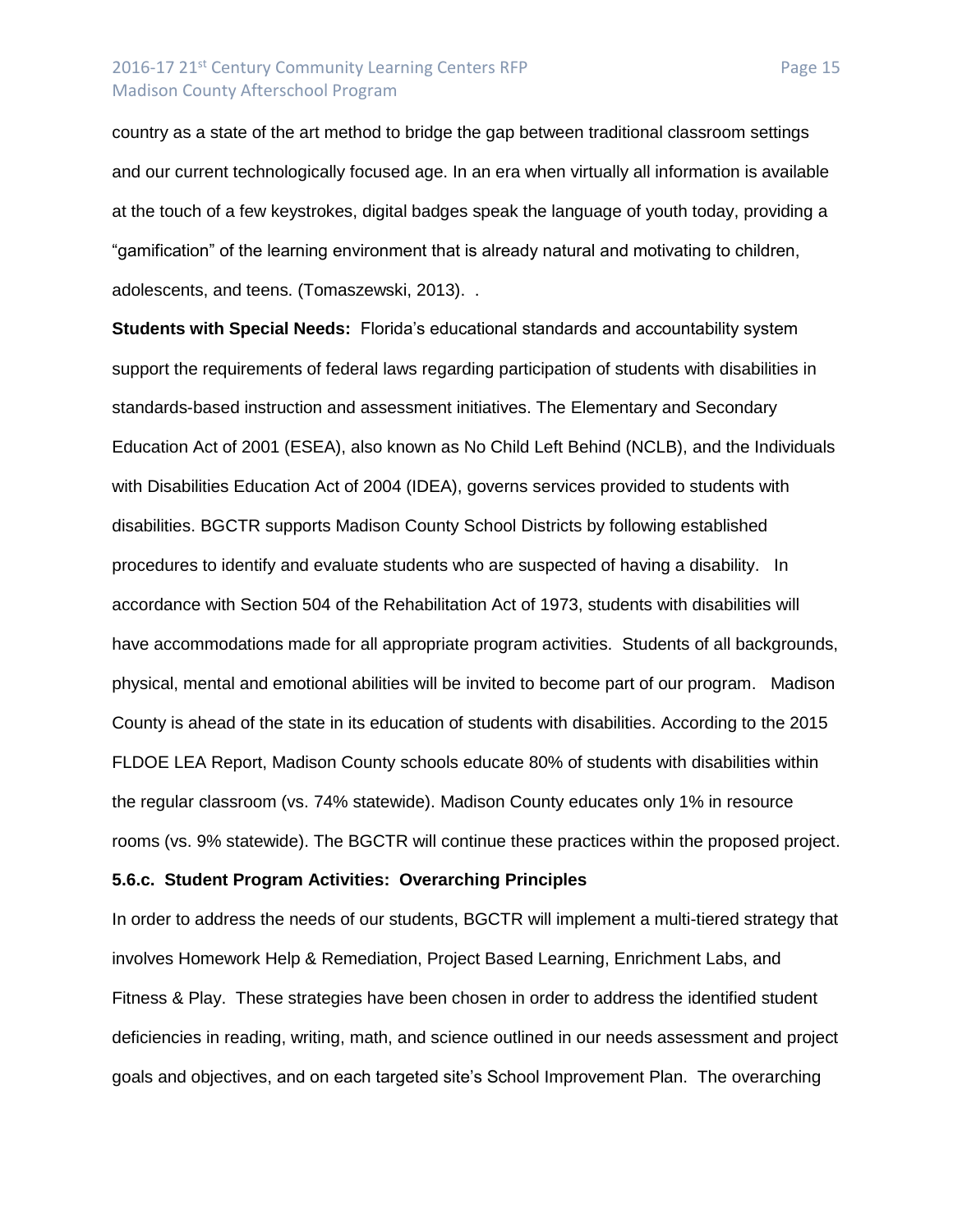# 2016-17 21<sup>st</sup> Century Community Learning Centers RFP Page 16 Madison County Afterschool Program

principle throughout the program is to create a supportive environment that is conducive to learning. Through hands on, experiential learning experiences, this program will allow students and their families to build social competencies and controls that will allow both students and their families to become more engaged in the student learning experience. Finally, our program has been designed to support the lessons being taught during the regular school day by supporting the Florida Standards for Education and incorporating strategies outlined in the school improvement plans of each site.

**Homework Help, Remedial Education, Tutoring:** As identified on both our needs assessment and the District's School Improvement Plans for the Targeted Schools, there is a great need for structured time to address student homework completion. During the first hour of programming, students will be given the opportunity to complete homework while enjoying a healthy snack. Both part-time staff and certified teachers will be available on-site to assist students who require additional tutoring, remediation or more time to complete homework. To engage and retain the interest of youth who have completed their homework assignments, the program will make computer tablets available for students to use for educational games and software. Examples of educational games include Math Playground, a popular learning site featuring math games, logic puzzles, and a variety of problem solving activities and I-Ready. I-Ready is an adaptive diagnostic tool for reading and mathematics that pinpoints student needs to the sub-skill level and tracks ongoing progress monitoring, including whether students are on track to achieve their end of the year goals. This activity is appropriate for our targeted students in grades K-8. The teacher to student ratio for homework help will be no greater than 1:15 **Project Based Learning:** Project Based Learning (PBL) is an academic enrichment method appropriate for our targeted population of grades K-8. Students gain knowledge and skills by working for an extended period of time to investigate and respond to an engaging and complex question, problem, or challenge. As identified by the School Improvement Plans for each target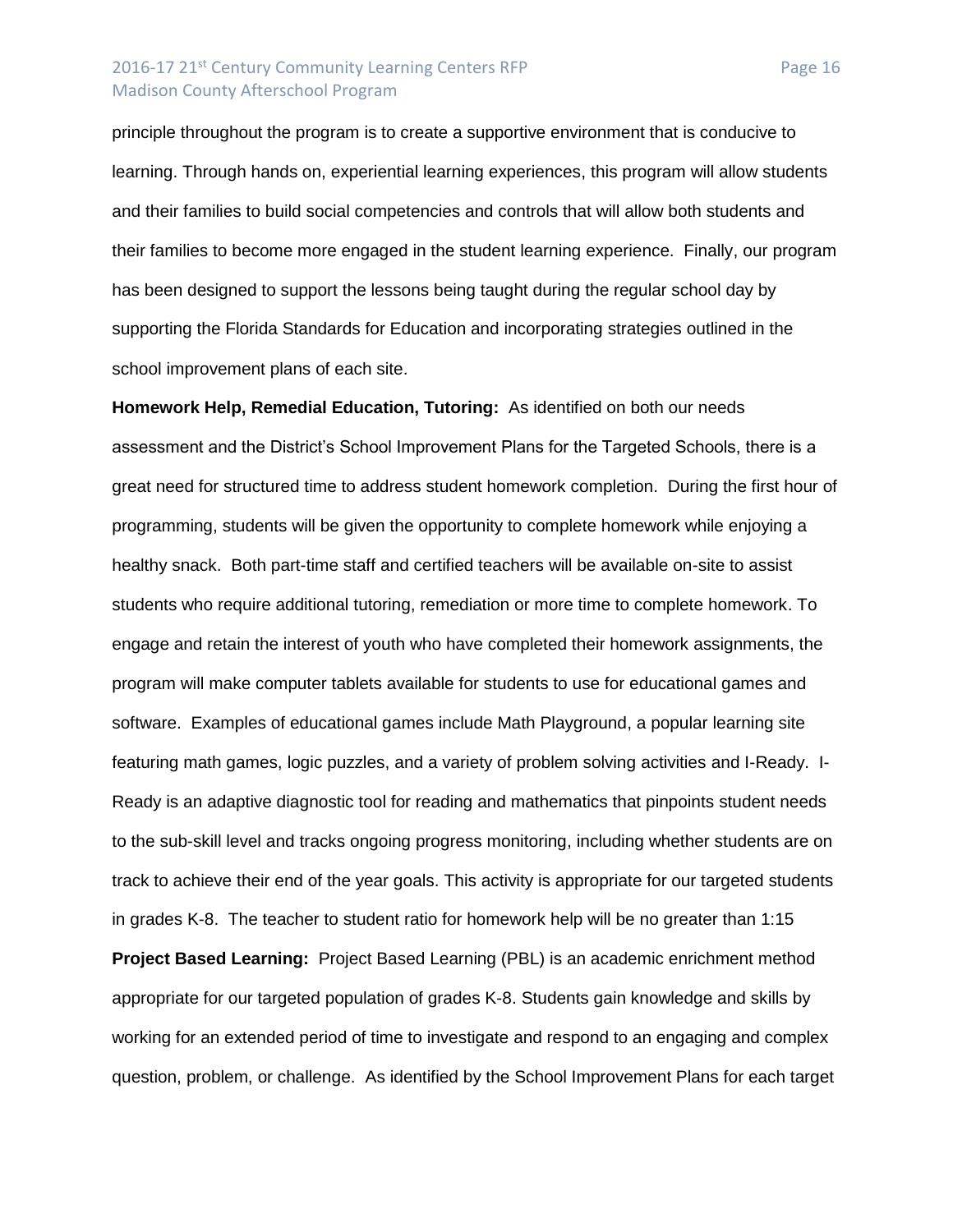## 2016-17 21<sup>st</sup> Century Community Learning Centers RFP Page 17 Madison County Afterschool Program

site and our needs assessment, the primary focus of our PBL will be to enhance student literacy while reinforcing student abilities in math, science and writing. Teachers will facilitate 60 minutes of PBL 2-3 times per week, respective to the complexity of the project. The student to teacher ratio will be no more than 1:15. This component of the program will lean heavily on hands on experiential learning in an interactive and engaging environment. One of the project areas that we will target is **Science experiments,** including creating an invisible egg shell, volcanic eruptions, rockets and growing different plants and vegetables.

**Enrichment Labs:** The Enrichment Labs help promote character development, pro-social behaviors and provide our targeted K-8 students with educational experiences that are meaningful and rewarding. Character Development programming will include curriculum and instruction that promote prosocial behaviors in student participants. Enrichment labs will be led by both part time staff and certified teachers with a staff to student ratio not to exceed 1:20. Enrichment labs will feature **SMART Moves**, a nationally acclaimed prevention program that helps youth to resist alcohol, tobacco, and other drugs by practicing resistance and refusal skills while strengthening decision-making skills. Enrichment Labs will also provide students with experiential learning experiences related to music, drama, and the arts. These labs will be developed in collaboration between Site Directors, Part-Time Staff, and Certified Teachers with a shared goal to reinforce concepts learned during the regular school day, in an environment that is fun and engaging.

**Fitness & Play**: The Fitness & Play strategy consists of daily fitness challenges and activities that develop motor skills while providing students a positive environment to interact with their peers. The BGCA curriculum provides students the opportunity to improve their physical fitness in a series of weekly non-competitive yet challenging programs incorporating movement, play and healthy eating. The program is appropriate for our targeted students, grades K-8 and is based on the American College of Sports Medicine's recommendation of a minimum of 60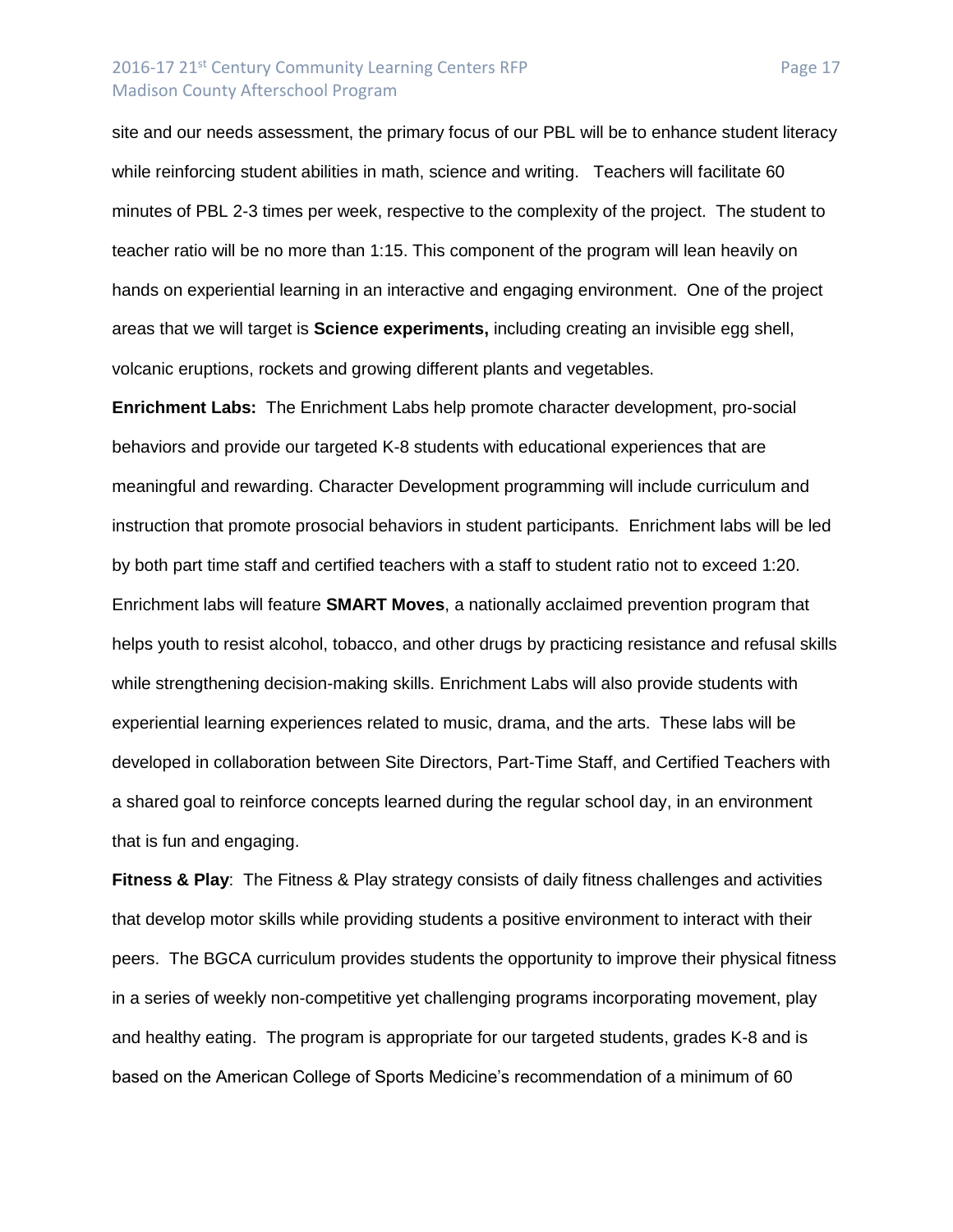# 2016-17 21<sup>st</sup> Century Community Learning Centers RFP Page 18 Madison County Afterschool Program

minutes of physical activity 5 or more times per week. Another component of our fitness and play strategy is Point League. This program is a competency based program that teaches kids math skills related to counting, statistics, and general arithmetic through sports. At program completion, they will have an understanding of statistics and data reporting. A part time aide will teach this daily, for 1 hour per day, with a 1:10 ratio.

#### **Day in the Afterschool Program Description:**

It's 3:00pm and all across Madison County, school has ended. For many kids, they are being released on their own, with nothing to do and no one to watch over them. For some of these youth, they will leave school hungry, going to a home with no food. Often, they have the added responsibility of caring for their brothers and sisters. However, through the auspices of 21<sup>st</sup> CCLC in partnership with the Madison County School District, these children can receive supervision, project based learning, academic enrichment activities and a meal supplement at SOAR. The program provides a caring adult staff member, waiting for kids to get out of class, to walk them to the cafeteria where they will receive help with their homework. For those who have completed their assignments, the program provides a tablet device to read and play educational games. This program can make a difference for disadvantaged kids in Madison County, and in our example, for Jaquan, also known as Baby Jay. Our youth is in the  $3<sup>rd</sup>$  grade and after the first nine weeks of classes, he was determined to be at risk for being held back in school. But for the past 4 months, he has been participating in program services, working with certified teacher, Ms. Fredriana to complete an hour of remediation and tutoring each day. His hard work has paid off, and now he is reading on grade level and has even raised his grades enough to make the honor roll. Baby J and his parents are thrilled with the changes he has made. In the second hour of programming, Baby J participates in Project Based Learning. Today's project is the "Physics behind angry bird". They recreate a real life angry birds game using aerodynamic objects and launching devices created by each group. While the project is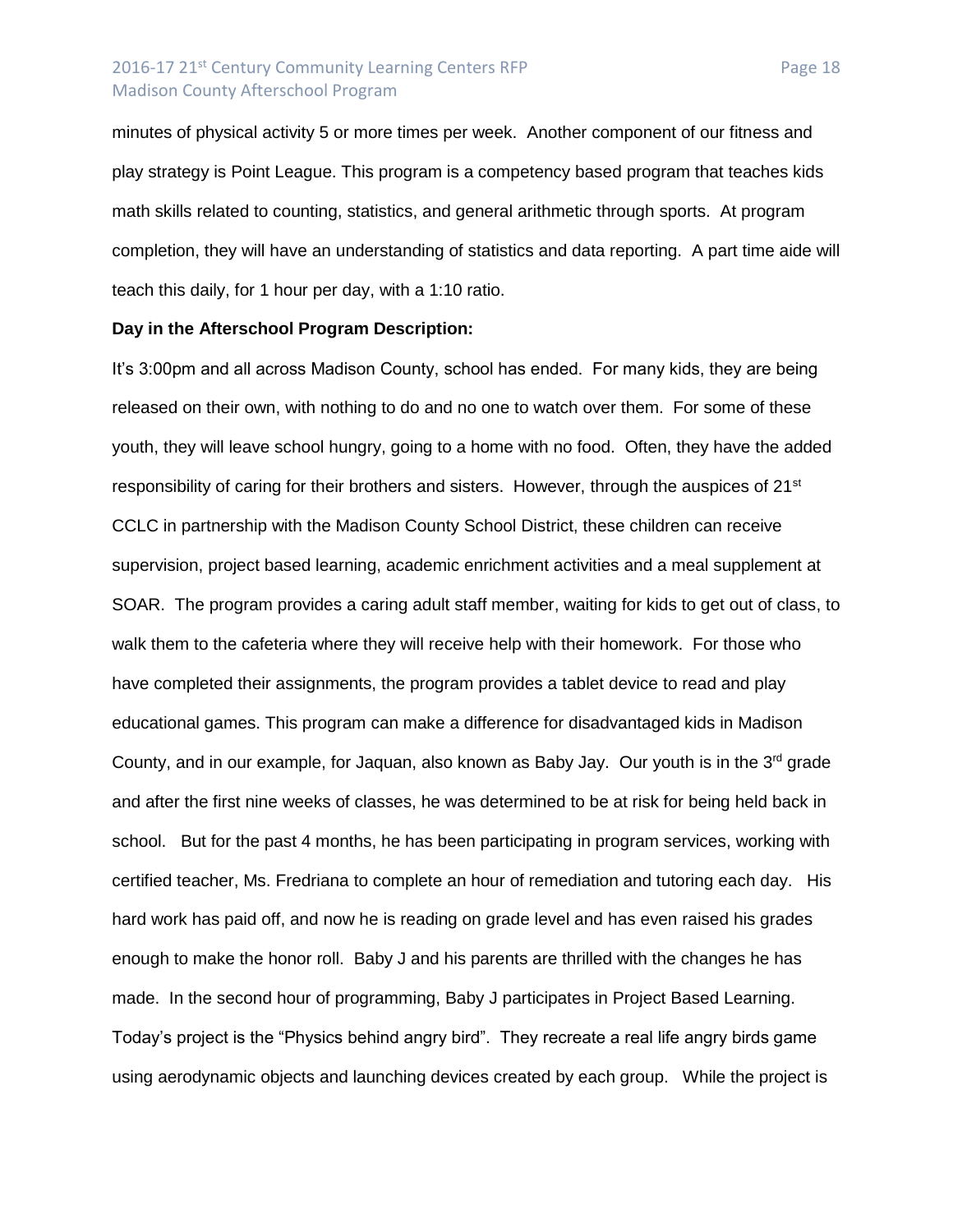### 2016-17 21<sup>st</sup> Century Community Learning Centers RFP Page 19 Madison County Afterschool Program

entertaining, Baby J is learning directly about physics and becoming motivated about science. After Project Based Learning, Baby Jay participates in Enrichment Class. Enrichment is Baby J's favorite because they do all sorts of creative activities like playing drums, dance troop, exercise class, and cooking. In today's class they are recording a song with real music studio equipment. A local DJ has come to show them how to write songs, arrange and record digital music, and now they are learning how to record. The songs feature hip hop styles to address the youth's need to believe in themselves in order to have success. Baby J and two other program youth are collaborating on their song "I Believe In Myself". They are so engaged in the activity that they are truly surprised when the site Coordinator announces over the intercom that it is time for student pick up. Baby J lives around the corner from SOAR, so the Staff walks him and his program classmates home in the evening. Baby J may be moving across town soon, and in that case, the site coordinator will walk him to the school bus that's awaiting to take him

home.

**5.6.d Adult Family Member Program Activities:** According to our needs assessment, less than 20% of the parents we serve attended college. Many of them feel ill equipped to address the needs of their child when it comes to academics. Through surveys, parents expressed frustration over the new teaching strategies for math and language, reporting that they felt ill equipped to assist their children with homework, and therefore, reinforce learning in their homes. The need to reinforce social competence related to school engagement is both great and specifically supports our target communities' needs: The Greenville Elementary School Improvement Plan identified lack of parent support to assist students with academics as a need and Pinetta Elementary School Improvement Plan cited the need for increasing parent activity in preparing their child for the new math Florida Standards Assessment.

The Boys & Girls Club of Tabula Rasa proposes to implement strategies that promote social engagement with the regular school day by empowering parents with the competencies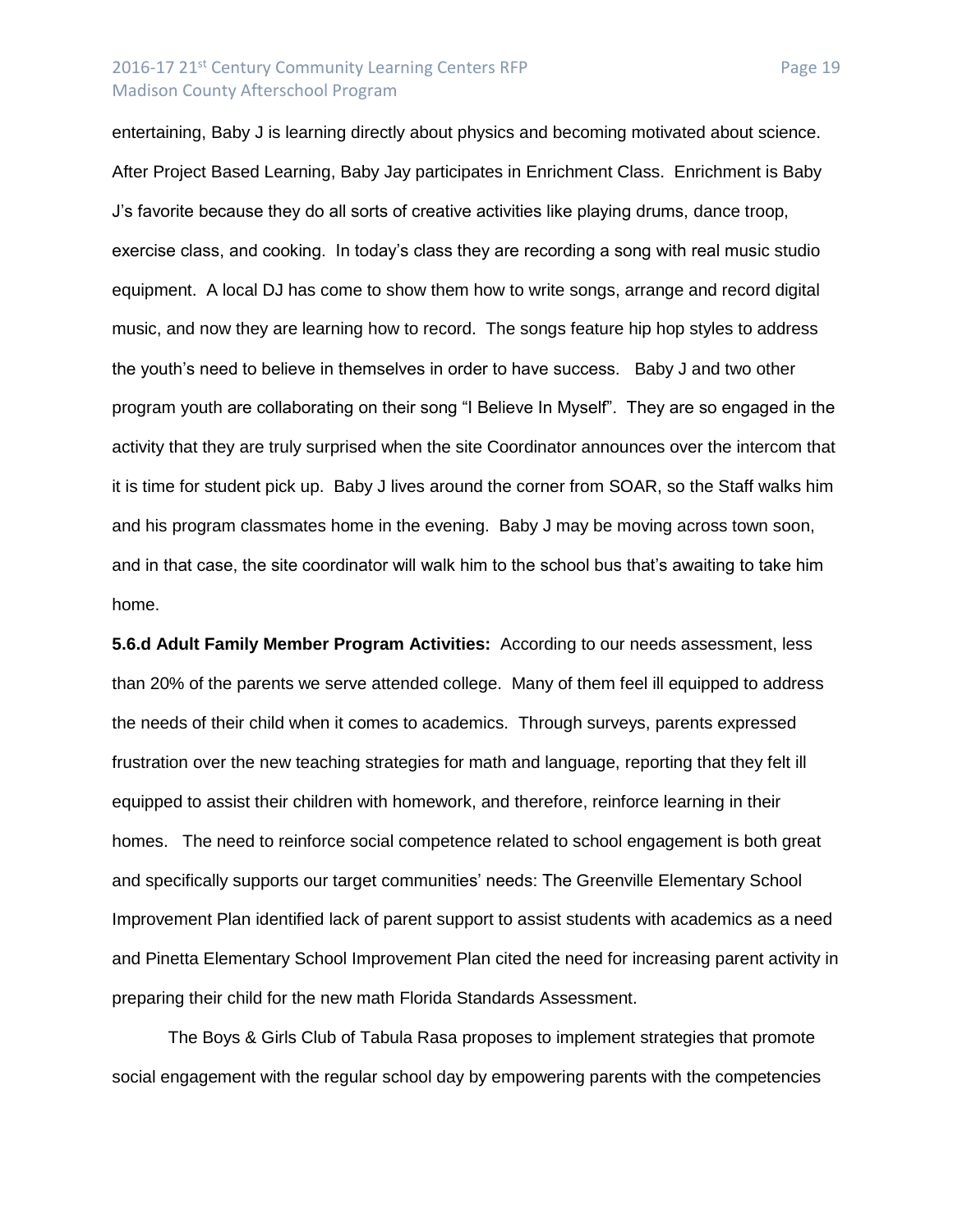# 2016-17 21<sup>st</sup> Century Community Learning Centers RFP Page 20 Madison County Afterschool Program

they need to successfully support the academic achievement of their children. Our goal is for 80% of family members to attend at least one or more family engagement events. These engagement events will be led by the site Director in conjunction with certified teachers and part-time staff employed by the program. Although parents' interests are largely consistent across school sites, specific offerings will be refined to address specific parent needs as determined by on-going communication and program planning.

Family engagement will be accomplished by providing supportive systems and services that include: access to resources, fostering parent child communication through take home projects and activities, and workshops specifically aimed at empowering parents with the knowledge and skills they need to assist their children in doing homework, completing upcoming projects and how to access information about student grades and behavior. BGCTR will utilize partnerships with the school district's Title I coordinator and Workforce Development Board to provide resources to GED training, Job Placement, and Career Development. These services will be offered monthly in the evenings after program hours.

The program will provide projects that enhance parent and student communication, reinforcing strategies implemented in the program. One such example is a take home reading calendar with motivating sticker stars that parents award every time a student reads a book at home. Projects like these will promote literacy and encourage parents to participate in their child's learning. Finally, as part of our family engagement strategy, the program will host quarterly family nights to promote student achievement, disseminate information about the program, and learn more about the parents. The typical family night will include student displays to demonstrate science experiments, performances of students acting out skits written by their peers, musical performances, and awards for completion.

**5.6.e Staffing Plan and Professional Development:** Program staff will be recruited from the local community with specific pursuit of potential staff from the target schools and the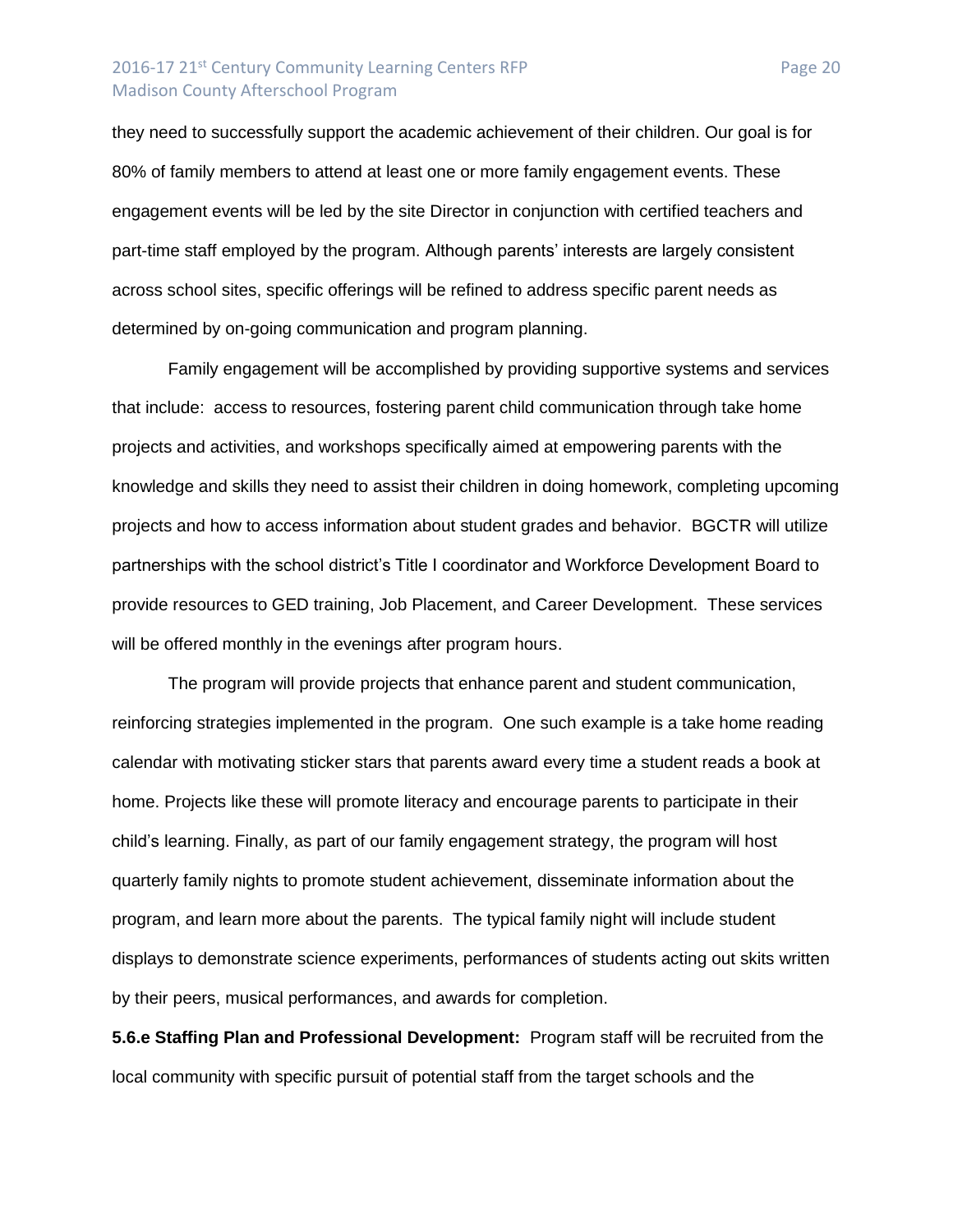# 2016-17 21<sup>st</sup> Century Community Learning Centers RFP Page 21 Madison County Afterschool Program

community college. The program will make presentations at school leadership meetings, PTA, and host job fairs to recruit potential staff. All staff hired will receive a Level 2 background screening prior to commencement of employment, as well as pass a drug screening test administered by the school district. BGCTR will maintain compliance with all childcare licensing requirements from the Department of Children and Families. The following staff complement are proposed for this project:

Program Coordinator: This part time position supervised by Twin Oaks Juvenile Development will perform duties specifically related to 21<sup>st</sup> Century project, including: purchasing, financial reporting, human resources functions, contract management, partner coordination, quality improvement and monitoring, supervising the grant deliverables and ensuring outcomes are and the development of support services and revenue streams. This position requires a Master's Degree.

Project Director: This full time position is supervised by the Program Coordinator. Duties include implementing all 21st CCLC program activities to ensure that program goals are achieved, coordination of 21st CCLC program staff and volunteers, provision of training and program development, collection and submission of monthly program deliverables and coordinating data collection with School District Liaison. While this position only requires a minimum of a Bachelor's Degree, our selected Project Director, Travis Anderson, has a Master's Degree and direct program experience.

Site Coordinator: 4 experienced Site Coordinators have been selected for each center. Site Coordinators are directly supervised by the Project Director, duties include: implementation of daily 21<sup>st</sup> CCLC program activities, supervision of part-time staff, certified teachers, and volunteers, coordination for family literacy and parent involvement activities, snack program facilitation, safety plans management, and serves as liaison between the program and schools. The minimum requirement for this position is a High School Diploma with preference given to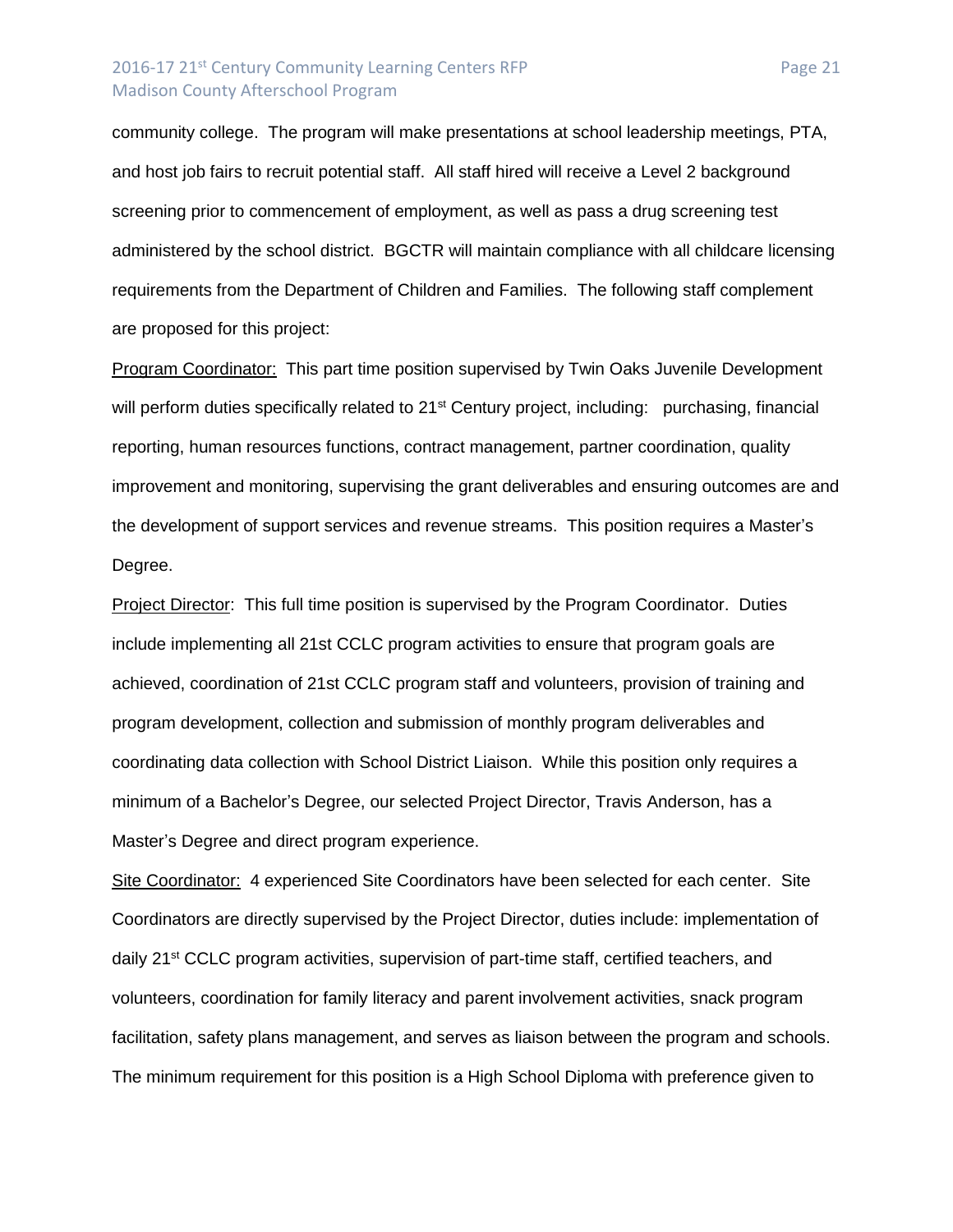candidates with a Bachelor's Degree. Site Coordinators will maintain a youth supervision ratio of 1:20.

Certified Teacher: 10 part-time teachers will a Florida Teaching Certificate or Temporary Teaching Certificate will be hired to provide academic enrichment instruction, develop, approve and implement 21<sup>st</sup> CCLC program plans related to academics and homework help; develop individualized plans for students in need of additional assistance and remedial tutoring; and attend Family Engagement Activities. Certified teachers are supervised by the Site Coordinator and will maintain a student supervision ratio of 1:12

Staff Activity Worker: The program will hire 14 part-time activity workers to maintain a student supervision ratio of 1:12 and provide: support to the Site Coordinators and Teachers; preparation of program supplies and materials, supervision and assistance in the healthy snack program, mentoring, and assisting teachers to implement all Performance Based Learning activities, academic enrichment activities, tutoring, and homework help. This position requires a minimum of a High School Diploma and is directly supervised by the Site Coordinator. Independent Evaluator: Collects base-line data, surveys and interviews students, parents and staff, develops a timeline of major program activities and objectives, develops Formative and Summative Evaluations, and assists the Project Director in reporting required outcomes to 21CCLC program. The program will contract with Ethica, LLC, for evaluation services. Ethica, LLC is a Florida-based company with extensive experience in federal K-12 program requirements, evaluations, and research.

**Training and Professional Development:** BGCTR will provide year round training opportunities for all employees within the program. The Project Director and 2 Site Coordinators will attend the 21<sup>st</sup> Century Learning Centers Statewide Conference. Additionally, the CEO and the Project Director will attend the new program orientation training to be held in August by the 21<sup>st</sup> Century Learning Centers Team. In accordance with our safety plan all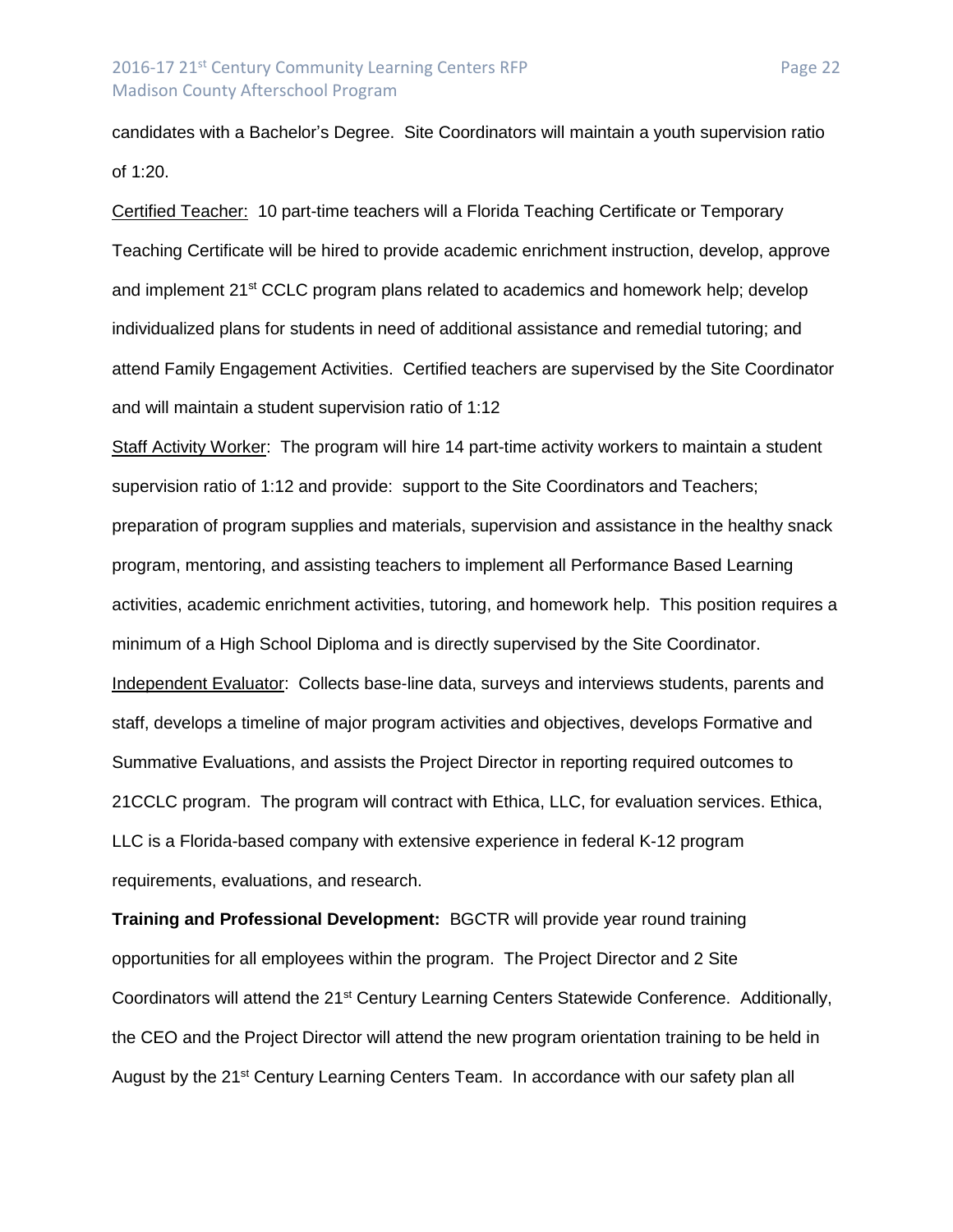## 2016-17 21<sup>st</sup> Century Community Learning Centers RFP Page 23 Madison County Afterschool Program

BGCTR staff will be trained and certified in CPR/First Aid, food service safety and preparation, and medication dispensing. To support our mission to serve disadvantaged youth, BGCTR staff will additionally participate in professional development trainings that focus on abuse and neglect reporting, civil rights, and cultural competency. BGCTR will also conduct monthly program specific trainings to ensure that program activities are being implemented accurately, consistently, and with fidelity. These trainings will be offered after regular program hours to ensure no there are no interruptions to regular service provision and supervision of youth. Finally, BGCTR will provide online training to staff through our training website [www.totraining.org.](http://www.totraining.org/) This online learning management system allows program staff to participate in training at their own pace and at any time. Staff will be assigned position-specific training each month that they will be able to access via computer, tablet, or mobile phones. Topics will relate directly to 21<sup>st</sup> CCLC program implementation and our selected performance based

learning and educational enrichment activities.

**5.6.g Safety and Student Transportation:** From the time students are dismissed from school until they are released to a parent, students will be closely supervised. Travel to each site is not necessary because each site is located within the targeted school. Upon commencement of the school day, 21<sup>st</sup> CCLC staff will meet students in designated secure areas where attendance will be taken and students will be escorted to the first program area. Students will be accompanied by staff members when they transition from one area to the next.

A formal student sign-in and sign-out process will be conducted daily to track student attendance and ensure that supervision ratios are met. Each student will have completed, as part of the intake procedure, a form signed by a parent or guardian giving explicit instructions regarding that student's release and who is allowed to pick up the student. Intake forms also address critical information to be used in an emergency situation, such as student medications, allergies, emergency contact numbers for family members, and any special instructions. Each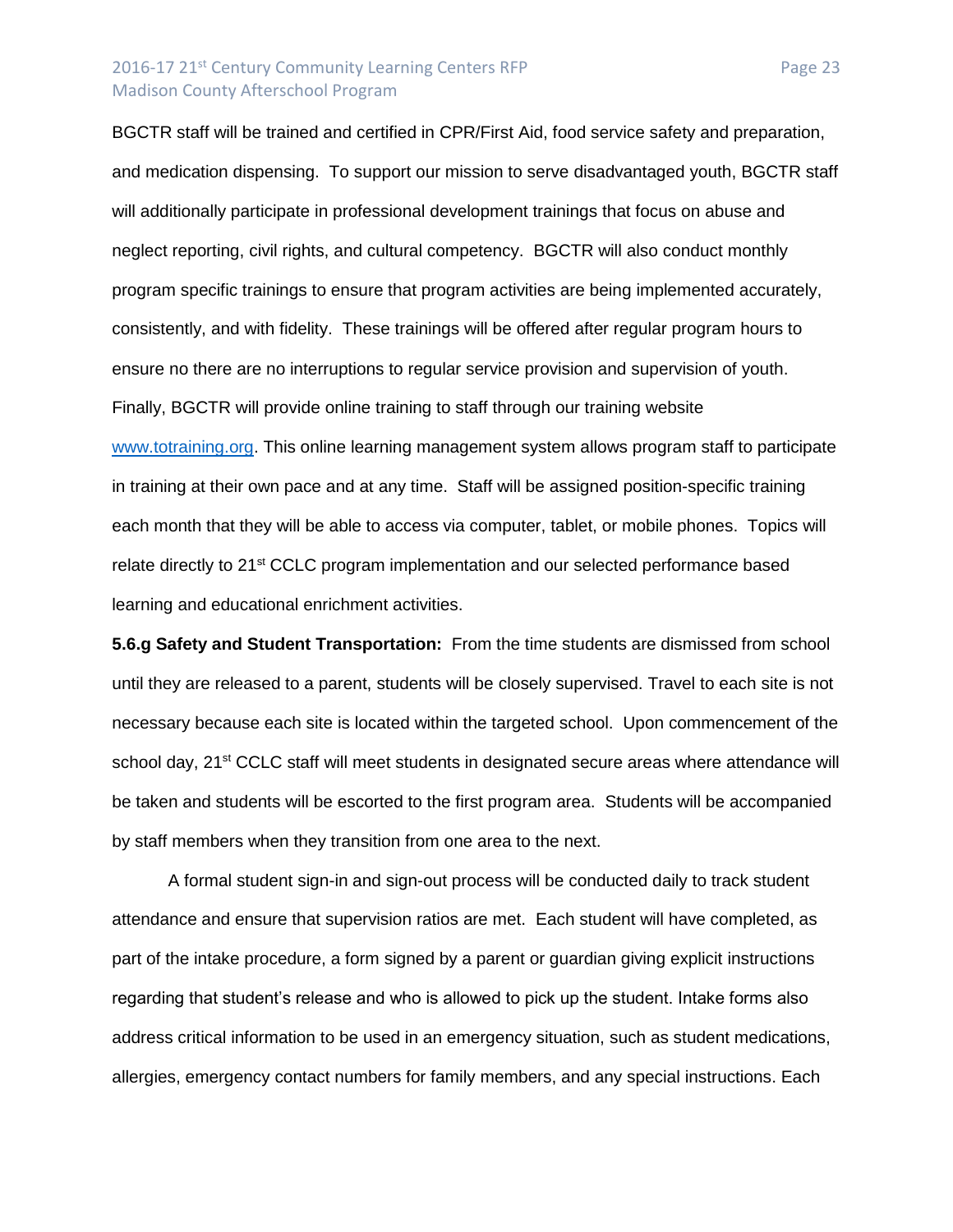# 2016-17 21<sup>st</sup> Century Community Learning Centers RFP Page 24 Madison County Afterschool Program

site will have a single point of parent entry that will be monitored by a designated  $21<sup>st</sup> CCLC$ staff member. Students must be signed out and will only be released to the adult(s) named on the form, who must present a valid identification. Parents will have a designated phone number to call in the event that an emergency interrupts release protocols and other arrangements must be made.

While on campus, Site Coordinators will enforce the policies and procedures of the District. Documentation of all fire drills, emergency drills, and behavioral issues will follow the protocol established by MCSD. BGCTR follows a strict protocol in the case of emergency, so that at no time is a group of students left unsupervised while a crisis is addressed. Each staff member supervising youth will have will have two-way radios. Equipment and supplies used for program activities will be stored in a secured area to avoid inappropriate use or the possibility of accident. Equipment will be properly maintained and routinely inspected to avoid injury from possible defects or misuse. Finally, all staff and volunteers will complete a level 2 background screening in accordance with the Jessica Lunsford Act, prior to commencing any interactions with youth.

**5.6.h Dissemination Plan:** Because Madison County is rural, its schools serve as centers of the community. BGCTR staff will use scheduled monthly meetings with school staff to provide program information, taking full advantage of the county's historically active informal communication networks. BGCTR will locate other community resources, such as churches and libraries, to post information regarding program activities and public events. BGCTR will continue to develop a relationship with the Madison County Carrier and the Madison Enterprise-Recorder, the primary newspapers serving Madison County, to provide press releases and other program information for publication. The program will utilize a monthly newsletter and quarterly parent events to provide information to students, parents, and stakeholders. Social media such as Facebook, Twitter, and Instagram will be used to post student projects (for